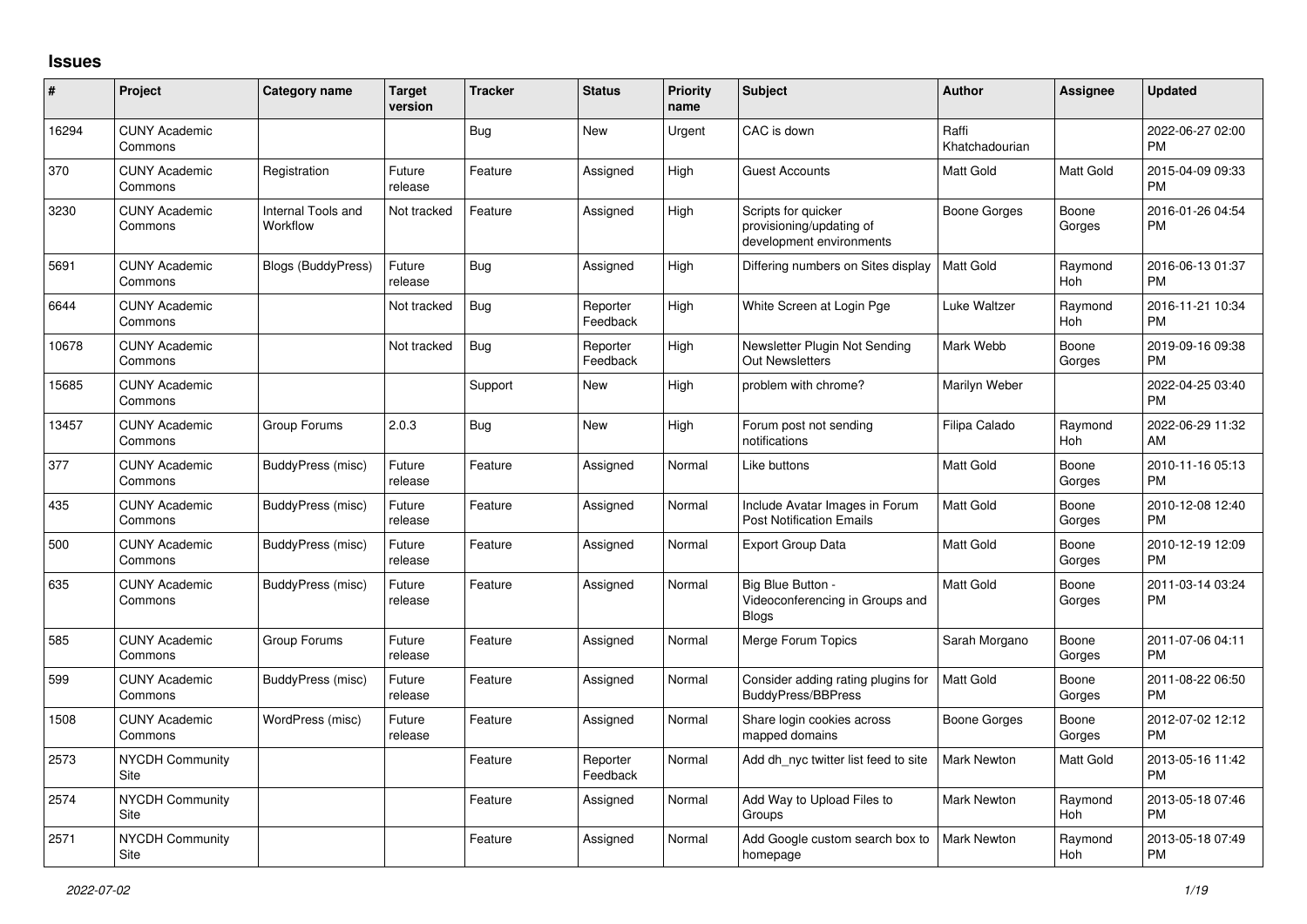| #    | Project                         | <b>Category name</b>     | <b>Target</b><br>version | <b>Tracker</b> | <b>Status</b>       | Priority<br>name | <b>Subject</b>                                                             | <b>Author</b>        | <b>Assignee</b>          | <b>Updated</b>                |
|------|---------------------------------|--------------------------|--------------------------|----------------|---------------------|------------------|----------------------------------------------------------------------------|----------------------|--------------------------|-------------------------------|
| 860  | <b>CUNY Academic</b><br>Commons | Design                   | Future<br>release        | Design/UX      | Assigned            | Normal           | <b>Standardize Button Treatment</b><br>Across the Commons                  | Chris Stein          | Chris Stein              | 2014-05-01 09:45<br>AM.       |
| 1888 | <b>CUNY Academic</b><br>Commons | Home Page                | Future<br>release        | Feature        | Assigned            | Normal           | Refactor BP MPO Activity Filter to<br>support proper pagination            | Sarah Morgano        | Boone<br>Gorges          | 2014-05-01 07:11<br><b>PM</b> |
| 3220 | <b>CUNY Academic</b><br>Commons | Public Portfolio         | Future<br>release        | Feature        | Assigned            | Normal           | Add indent/outdent option to<br>Formatting Buttons on Profile<br>Page      | Matt Gold            | Boone<br>Gorges          | 2014-05-21 10:39<br><b>PM</b> |
| 3419 | <b>CUNY Academic</b><br>Commons | Group Invitations        | 1.6.14                   | Bug            | Testing<br>Required | Normal           | Neatening the display of<br>messages on group requests                     | <b>Matt Gold</b>     | Boone<br>Gorges          | 2014-09-01 09:29<br>PM.       |
| 3330 | <b>CUNY Academic</b><br>Commons | My Commons               | Future<br>release        | Feature        | Assigned            | Normal           | 'Commons Information" tool                                                 | Boone Gorges         | Chris Stein              | 2014-09-22 08:46<br><b>PM</b> |
| 3458 | <b>CUNY Academic</b><br>Commons | Groups (misc)            | Future<br>release        | Feature        | Assigned            | Normal           | Filter Members of Group by<br>Campus                                       | Michael Smith        | Samantha<br>Raddatz      | 2014-09-26 08:32<br><b>PM</b> |
| 3193 | <b>CUNY Academic</b><br>Commons | Group Forums             | Future<br>release        | Feature        | Assigned            | Normal           | bbPress 2.x dynamic roles and<br><b>RBE</b>                                | Boone Gorges         | Boone<br>Gorges          | 2014-09-30 01:30<br><b>PM</b> |
| 3506 | <b>CUNY Academic</b><br>Commons | Publicity                | 1.7                      | Publicity      | New                 | Normal           | Prepare 1.7 email messaging                                                | Micki Kaufman        | Micki<br>Kaufman         | 2014-10-01 12:36<br><b>PM</b> |
| 3509 | <b>CUNY Academic</b><br>Commons | Publicity                | 1.7                      | Publicity      | <b>New</b>          | Normal           | Create 1.7 digital signage imagery                                         | Micki Kaufman        | Marilyn<br>Weber         | 2014-10-01 12:40<br>PM.       |
| 3524 | <b>CUNY Academic</b><br>Commons | Documentation            | Not tracked              | Documentation  | Assigned            | Normal           | Post describing all you can do<br>when starting up a new blog/group        | <b>Matt Gold</b>     | scott voth               | 2014-10-04 12:56<br><b>PM</b> |
| 3492 | <b>CUNY Academic</b><br>Commons | <b>WordPress Themes</b>  | Future<br>release        | Support        | Assigned            | Normal           | Add CBOX theme to the<br>Commons                                           | scott voth           | Raymond<br>Hoh           | 2014-10-08 05:55<br><b>PM</b> |
| 3511 | <b>CUNY Academic</b><br>Commons | Publicity                | 1.7                      | Publicity      | Assigned            | Normal           | Social media for 1.7                                                       | Micki Kaufman        | Sarah<br>Morgano         | 2014-10-14 03:32<br><b>PM</b> |
| 3510 | <b>CUNY Academic</b><br>Commons | Publicity                | 1.7                      | Publicity      | Assigned            | Normal           | Post on the News Blog re: 'My<br>Commons'                                  | Micki Kaufman        | Sarah<br>Morgano         | 2014-10-15 11:18<br>AM        |
| 3475 | <b>CUNY Academic</b><br>Commons | Events                   | Future<br>release        | Feature        | Assigned            | Normal           | Request to add plugin to<br>streamline room<br>booking/appointment booking | Naomi Barrettara     | Boone<br>Gorges          | 2014-12-01 05:14<br>PM.       |
| 3691 | <b>CUNY Academic</b><br>Commons | <b>WordPress Plugins</b> | Future<br>release        | <b>Bug</b>     | New                 | Normal           | <b>WPMU Domain Mapping</b><br>Debugging on cdev                            | Raymond Hoh          | Matt Gold                | 2014-12-12 09:04<br>AM.       |
| 2167 | <b>CUNY Academic</b><br>Commons | WordPress (misc)         | Future<br>release        | Bug            | Assigned            | Normal           | <b>CAC-Livestream Plugin Issues</b>                                        | <b>Michael Smith</b> | Dominic<br>Giglio        | 2015-01-02 03:06<br><b>PM</b> |
| 412  | <b>CUNY Academic</b><br>Commons | <b>WordPress Themes</b>  | Future<br>release        | Feature        | Assigned            | Normal           | <b>Featured Themes</b>                                                     | Matt Gold            | <b>Dominic</b><br>Giglio | 2015-01-05 08:44<br>PM.       |
| 658  | <b>CUNY Academic</b><br>Commons | <b>WordPress Plugins</b> | Future<br>release        | Feature        | Assigned            | Normal           | Rebulid Sitewide Tag Suggestion                                            | Matt Gold            | Boone<br>Gorges          | 2015-01-05 08:47<br><b>PM</b> |
| 364  | <b>CUNY Academic</b><br>Commons | <b>WordPress Plugins</b> | Future<br>release        | Feature        | New                 | Normal           | <b>Bulletin Board</b>                                                      | Matt Gold            |                          | 2015-01-05 08:50<br><b>PM</b> |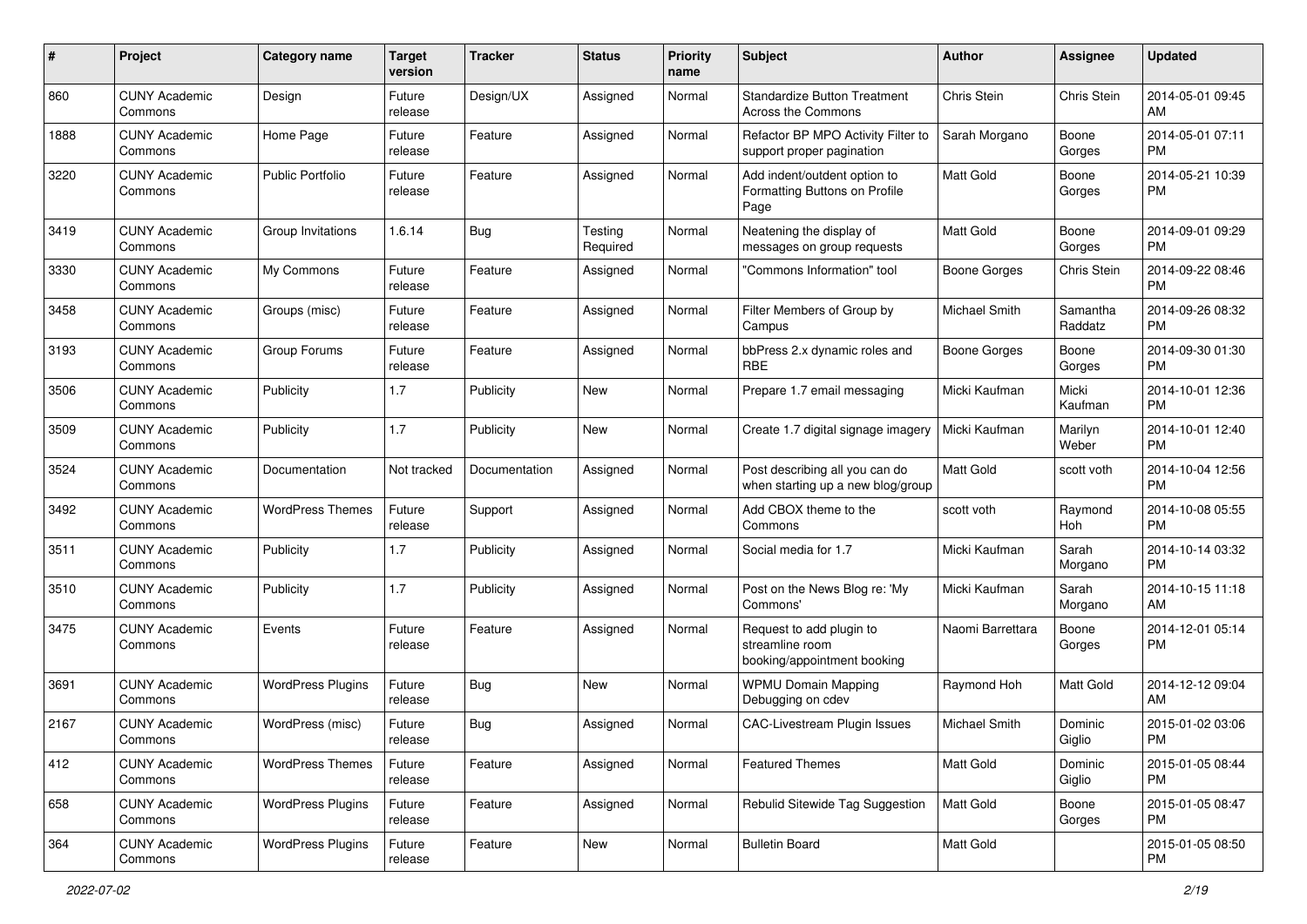| #    | <b>Project</b>                  | Category name           | <b>Target</b><br>version | <b>Tracker</b> | <b>Status</b> | <b>Priority</b><br>name | <b>Subject</b>                                                                 | <b>Author</b>    | <b>Assignee</b>     | <b>Updated</b>                |
|------|---------------------------------|-------------------------|--------------------------|----------------|---------------|-------------------------|--------------------------------------------------------------------------------|------------------|---------------------|-------------------------------|
| 2753 | <b>CUNY Academic</b><br>Commons | <b>Public Portfolio</b> | Future<br>release        | Feature        | New           | Normal                  | Create actual actual tagification in<br>academic interests and other<br>fields | Micki Kaufman    | Boone<br>Gorges     | 2015-01-05 08:52<br><b>PM</b> |
| 2832 | <b>CUNY Academic</b><br>Commons | <b>Public Portfolio</b> | Future<br>release        | Feature        | Assigned      | Normal                  | Improve interface for (not)<br>auto-linking profile fields                     | Boone Gorges     | Chris Stein         | 2015-01-05 08:52<br><b>PM</b> |
| 2754 | <b>CUNY Academic</b><br>Commons | Design                  | Future<br>release        | Feature        | Assigned      | Normal                  | Determine strategy for CAC logo<br>handling in top header                      | Micki Kaufman    | Chris Stein         | 2015-01-05 08:53<br><b>PM</b> |
| 3042 | <b>CUNY Academic</b><br>Commons | <b>Public Portfolio</b> | Future<br>release        | Feature        | Assigned      | Normal                  | Browsing member interests                                                      | <b>Matt Gold</b> | Boone<br>Gorges     | 2015-03-21 09:04<br><b>PM</b> |
| 3759 | <b>CUNY Academic</b><br>Commons | WordPress (misc)        | Future<br>release        | Feature        | Assigned      | Normal                  | Review Interface for Adding Users<br>to Blogs                                  | Matt Gold        | Boone<br>Gorges     | 2015-03-24 05:52<br><b>PM</b> |
| 3308 | <b>CUNY Academic</b><br>Commons | Group Invitations       | Future<br>release        | Feature        | Assigned      | Normal                  | Allow members to rescind group<br>invitations                                  | <b>Matt Gold</b> | Boone<br>Gorges     | 2015-04-01 08:53<br><b>PM</b> |
| 3770 | <b>CUNY Academic</b><br>Commons | Public Portfolio        | Future<br>release        | Feature        | Assigned      | Normal                  | Improve Layout/Formatting of<br>Positions Area on Public Portfolios            | <b>Matt Gold</b> | Chris Stein         | 2015-04-01 09:17<br><b>PM</b> |
| 3059 | <b>CUNY Academic</b><br>Commons | Group Forums            | Future<br>release        | Design/UX      | New           | Normal                  | Forum Post Permissable Content<br><b>Explanatory Text</b>                      | Chris Stein      | Chris Stein         | 2015-04-02 11:27<br>AM        |
| 3577 | <b>CUNY Academic</b><br>Commons | My Commons              | Future<br>release        | Design/UX      | Assigned      | Normal                  | Replies to items in My Commons                                                 | <b>Matt Gold</b> | Raymond<br>Hoh      | 2015-04-09 05:19<br><b>PM</b> |
| 3662 | <b>CUNY Academic</b><br>Commons | <b>SEO</b>              | Future<br>release        | Feature        | Assigned      | Normal                  | Duplicate Content/SEO/Google<br>issues                                         | <b>Matt Gold</b> | Raymond<br>Hoh      | 2015-04-13 04:37<br><b>PM</b> |
| 3536 | <b>CUNY Academic</b><br>Commons | My Commons              | Future<br>release        | Feature        | Assigned      | Normal                  | Infinite Scroll on My Commons<br>page                                          | <b>Matt Gold</b> | Raymond<br>Hoh      | 2015-04-13 04:42<br><b>PM</b> |
| 4027 | <b>CUNY Academic</b><br>Commons | Commons In A Box        | Not tracked              | Design/UX      | Assigned      | Normal                  | Usability review of CBOX update<br>procedures                                  | <b>Matt Gold</b> | Samantha<br>Raddatz | 2015-05-11 06:36<br><b>PM</b> |
| 4053 | <b>CUNY Academic</b><br>Commons | Events                  | Future<br>release        | Feature        | Assigned      | Normal                  | Create new tab for past events                                                 | <b>Matt Gold</b> | Boone<br>Gorges     | 2015-05-12 02:10<br><b>PM</b> |
| 4222 | <b>CUNY Academic</b><br>Commons | User Experience         | Future<br>release        | Design/UX      | New           | Normal                  | Add information to 'Delete<br>Account' page                                    | Samantha Raddatz | scott voth          | 2015-06-26 11:35<br>AM        |
| 4221 | <b>CUNY Academic</b><br>Commons | Group Forums            | Future<br>release        | Design/UX      | Assigned      | Normal                  | Add 'Number of Posts' display<br>option to Forum page                          | Samantha Raddatz | Samantha<br>Raddatz | 2015-06-26 02:21<br><b>PM</b> |
| 4225 | <b>CUNY Academic</b><br>Commons | DiRT Integration        | Future<br>release        | Design/UX      | <b>New</b>    | Normal                  | Add information to DIRT page (in<br>Create a Group)                            | Samantha Raddatz | Matt Gold           | 2015-06-26 03:14<br><b>PM</b> |
| 4238 | <b>CUNY Academic</b><br>Commons | Events                  | Future<br>release        | Feature        | Assigned      | Normal                  | Copy Events to Other Groups?                                                   | <b>Matt Gold</b> | Boone<br>Gorges     | 2015-07-02 10:08<br>AM        |
| 4253 | <b>CUNY Academic</b><br>Commons | Public Portfolio        | Future<br>release        | Design/UX      | New           | Normal                  | Encourage users to add portfolio<br>content                                    | Samantha Raddatz | Samantha<br>Raddatz | 2015-07-07 11:32<br>AM        |
| 4235 | <b>CUNY Academic</b><br>Commons |                         | Not tracked              | Design/UX      | Assigned      | Normal                  | Explore user experience around<br>comments on forum topics vs docs             | <b>Matt Gold</b> | Samantha<br>Raddatz | 2015-07-21 10:23<br>AM        |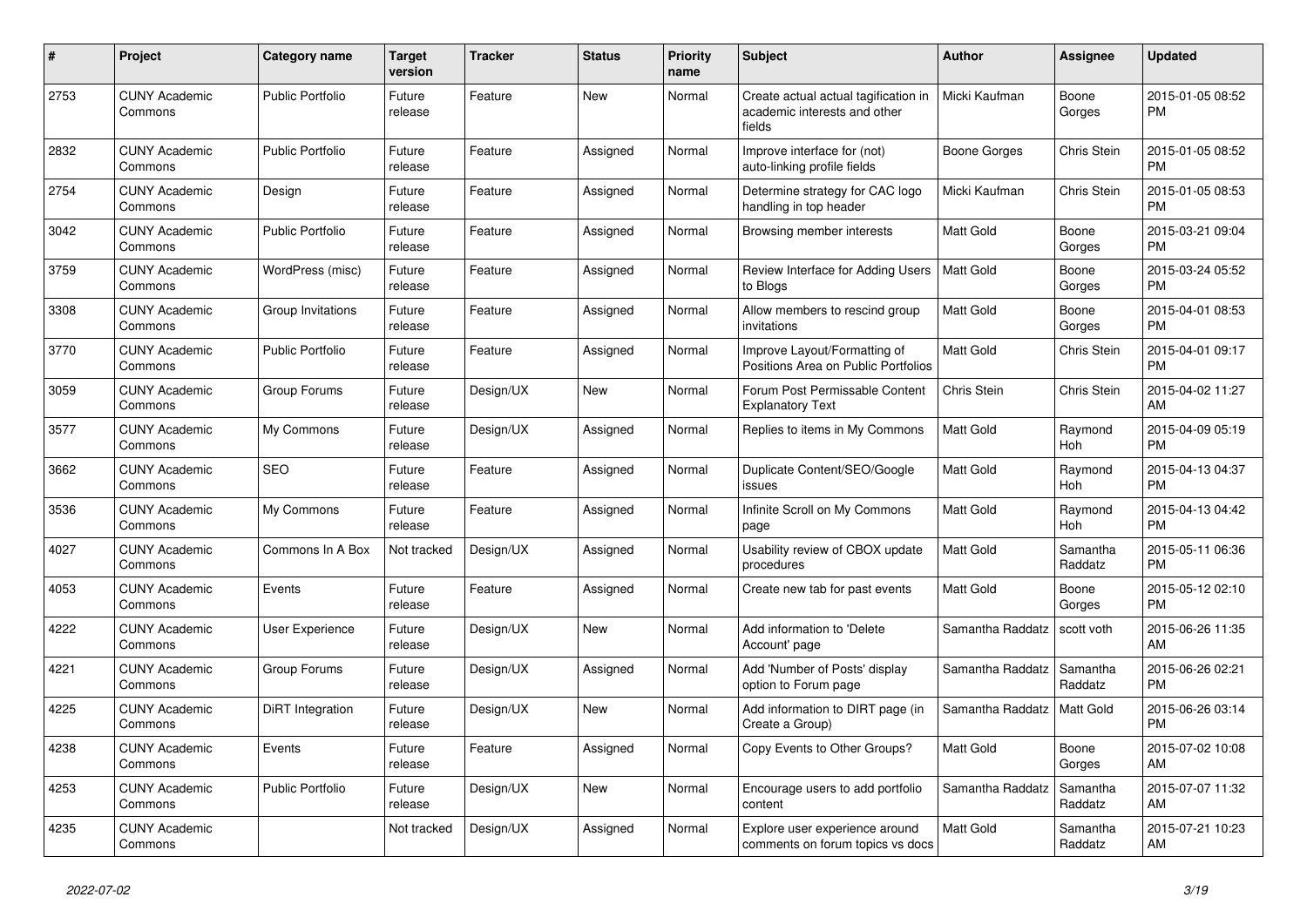| $\#$ | Project                         | <b>Category name</b>     | Target<br>version | <b>Tracker</b> | <b>Status</b> | Priority<br>name | <b>Subject</b>                                                        | <b>Author</b>           | <b>Assignee</b>     | <b>Updated</b>                |
|------|---------------------------------|--------------------------|-------------------|----------------|---------------|------------------|-----------------------------------------------------------------------|-------------------------|---------------------|-------------------------------|
| 4404 | <b>CUNY Academic</b><br>Commons | <b>Public Portfolio</b>  | Future<br>release | Design/UX      | Assigned      | Normal           | Change color of permissions info<br>on portfolio editing interface    | <b>Matt Gold</b>        | Samantha<br>Raddatz | 2015-08-11 05:28<br><b>PM</b> |
| 4388 | <b>CUNY Academic</b><br>Commons | WordPress (misc)         | Future<br>release | Bug            | Assigned      | Normal           | Repeated request for<br>authentication.                               | Alice.Lynn<br>McMichael | Raymond<br>Hoh      | 2015-08-11 07:35<br><b>PM</b> |
| 4226 | <b>CUNY Academic</b><br>Commons | <b>BuddyPress Docs</b>   | Future<br>release | Design/UX      | <b>New</b>    | Normal           | Add option to connect a Doc with<br>a Group                           | Samantha Raddatz        | Samantha<br>Raddatz | 2015-09-09 04:08<br><b>PM</b> |
| 4592 | <b>CUNY Academic</b><br>Commons | Events                   | Future<br>release | Design/UX      | <b>New</b>    | Normal           | Event Creation - Venue Dropdown<br>Slow                               | Samantha Raddatz        | Boone<br>Gorges     | 2015-09-14 04:56<br><b>PM</b> |
| 4622 | <b>CUNY Academic</b><br>Commons | <b>Public Portfolio</b>  | Future<br>release | Design/UX      | <b>New</b>    | Normal           | <b>Profile Visibility Settings</b>                                    | Samantha Raddatz        | Samantha<br>Raddatz | 2015-09-21 12:18<br><b>PM</b> |
| 4661 | <b>CUNY Academic</b><br>Commons | <b>User Experience</b>   | Future<br>release | Bug            | Assigned      | Normal           | <b>Simplify Events text</b>                                           | <b>Matt Gold</b>        | Samantha<br>Raddatz | 2015-10-02 09:06<br><b>PM</b> |
| 3192 | <b>CUNY Academic</b><br>Commons | Group Forums             | Future<br>release | Feature        | Assigned      | Normal           | Customizable forum views for<br>bbPress 2.x group forums              | Boone Gorges            | Raymond<br>Hoh      | 2015-11-09 12:47<br><b>PM</b> |
| 3565 | <b>CUNY Academic</b><br>Commons | My Commons               | Not tracked       | Documentation  | <b>New</b>    | Normal           | Load Newest inconsistencies                                           | Chris Stein             | scott voth          | 2015-11-09 01:16<br><b>PM</b> |
| 3517 | <b>CUNY Academic</b><br>Commons | My Commons               | Future<br>release | Feature        | Assigned      | Normal           | Mute/Unmute My Commons<br>updates                                     | <b>Matt Gold</b>        | Raymond<br>Hoh      | 2015-11-09 01:19<br><b>PM</b> |
| 3473 | <b>CUNY Academic</b><br>Commons | User Experience          | Future<br>release | Feature        | Assigned      | Normal           | Commons profile: Add help info<br>about "Positions" replacing "title" | Keith Miyake            | Samantha<br>Raddatz | 2015-11-09 02:28<br><b>PM</b> |
| 308  | <b>CUNY Academic</b><br>Commons | Registration             | Future<br>release | Feature        | New           | Normal           | Group recommendations for<br>signup process                           | Boone Gorges            | Samantha<br>Raddatz | 2015-11-09 05:07<br><b>PM</b> |
| 618  | <b>CUNY Academic</b><br>Commons | <b>BuddyPress Docs</b>   | Future<br>release | Feature        | Assigned      | Normal           | <b>BuddyPress Docs: export formats</b>                                | Boone Gorges            | Boone<br>Gorges     | 2015-11-09 05:38<br><b>PM</b> |
| 653  | <b>CUNY Academic</b><br>Commons | Group Blogs              | Future<br>release | Feature        | Assigned      | Normal           | Redesign Integration of Groups<br>and Blogs                           | Matt Gold               | Samantha<br>Raddatz | 2015-11-09 05:40<br><b>PM</b> |
| 1422 | <b>CUNY Academic</b><br>Commons | <b>BuddyPress Docs</b>   | Future<br>release | Feature        | Assigned      | Normal           | Make "created Doc" activity icons<br>non-mini                         | <b>Boone Gorges</b>     | Boone<br>Gorges     | 2015-11-09 05:48<br><b>PM</b> |
| 481  | <b>CUNY Academic</b><br>Commons | Groups (misc)            | Future<br>release | Feature        | Assigned      | Normal           | ability to archive inactive groups<br>and blogs                       | Michael Mandiberg       | Samantha<br>Raddatz | 2015-11-09 05:56<br><b>PM</b> |
| 1460 | <b>CUNY Academic</b><br>Commons | Analytics                | Future<br>release | Feature        | Assigned      | Normal           | <b>Update System Report</b>                                           | <b>Brian Foote</b>      | Boone<br>Gorges     | 2015-11-09 06:13<br><b>PM</b> |
| 1744 | <b>CUNY Academic</b><br>Commons | <b>BuddyPress Docs</b>   | Future<br>release | Feature        | Assigned      | Normal           | Spreadsheet-style Docs                                                | Boone Gorges            | Boone<br>Gorges     | 2015-11-09 06:13<br><b>PM</b> |
| 3939 | <b>CUNY Academic</b><br>Commons | <b>WordPress Plugins</b> | Future<br>release | Bug            | Hold          | Normal           | Activity stream support for<br>Co-Authors Plus plugin                 | Raymond Hoh             | Raymond<br>Hoh      | 2015-11-09 06:13<br><b>PM</b> |
| 2523 | CUNY Academic<br>Commons        | <b>BuddyPress Docs</b>   | Future<br>release | Feature        | Assigned      | Normal           | Allow Users to Upload Images to<br><b>BP</b> Docs                     | <b>Matt Gold</b>        | Boone<br>Gorges     | 2015-11-09 06:14<br><b>PM</b> |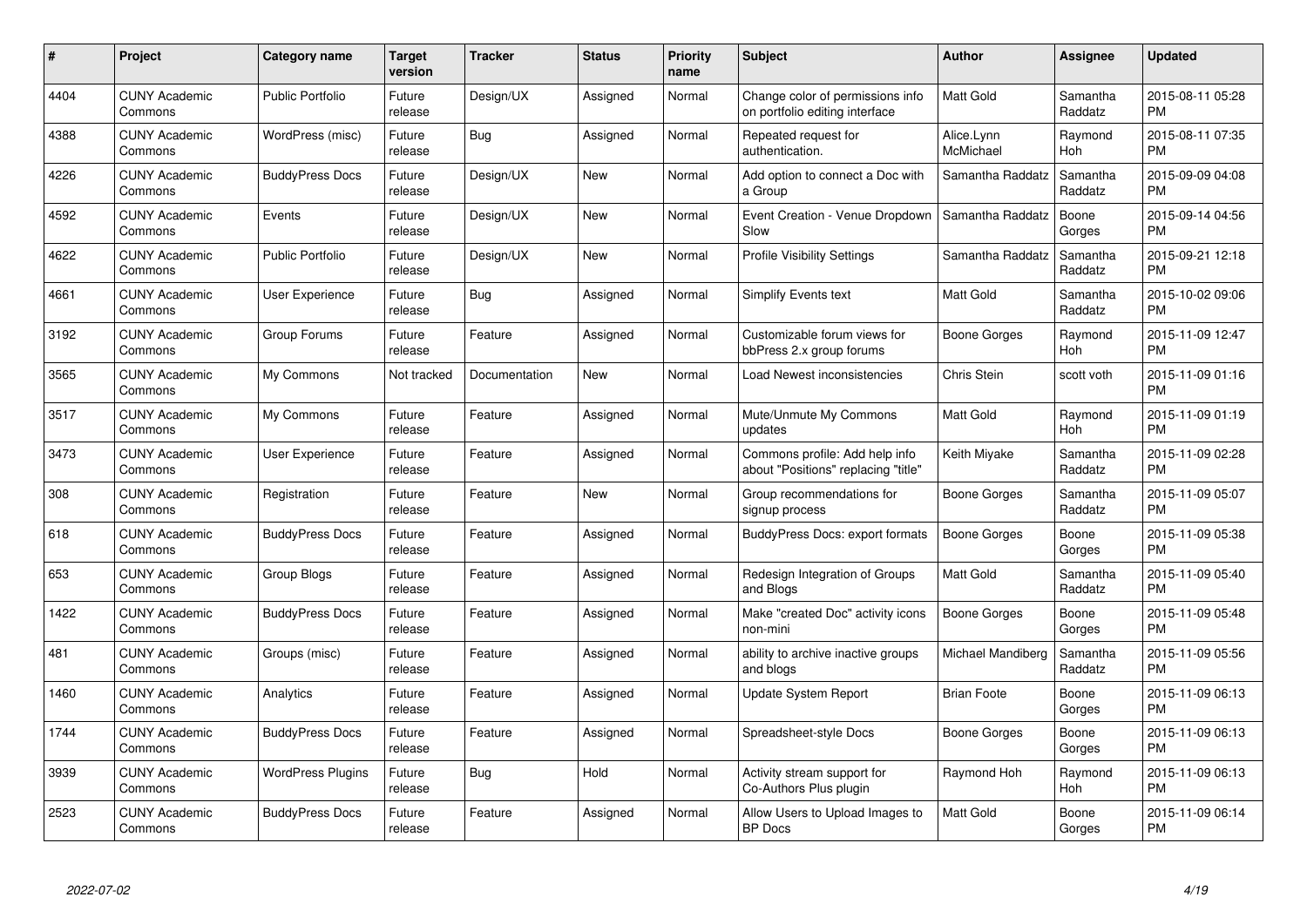| $\#$ | Project                         | <b>Category name</b>     | <b>Target</b><br>version | <b>Tracker</b> | <b>Status</b>        | <b>Priority</b><br>name | <b>Subject</b>                                                                     | <b>Author</b>           | Assignee            | <b>Updated</b>                |
|------|---------------------------------|--------------------------|--------------------------|----------------|----------------------|-------------------------|------------------------------------------------------------------------------------|-------------------------|---------------------|-------------------------------|
| 287  | <b>CUNY Academic</b><br>Commons | WordPress (misc)         | Future<br>release        | Feature        | Assigned             | Normal                  | Create troubleshooting tool for<br>account sign-up                                 | <b>Matt Gold</b>        | Boone<br>Gorges     | 2015-11-09 06:17<br><b>PM</b> |
| 497  | <b>CUNY Academic</b><br>Commons | <b>WordPress Plugins</b> | Future<br>release        | Feature        | Assigned             | Normal                  | Drag and Drop Ordering on<br>Gallery Post Plugin                                   | <b>Matt Gold</b>        | Ron Rennick         | 2015-11-09 06:18<br><b>PM</b> |
| 365  | <b>CUNY Academic</b><br>Commons | WordPress (misc)         | Future<br>release        | Feature        | Assigned             | Normal                  | <b>Create Mouseover Tooltips</b><br>throughout Site                                | Matt Gold               | Chris Stein         | 2015-11-09 06:18<br><b>PM</b> |
| 554  | <b>CUNY Academic</b><br>Commons | BuddyPress (misc)        | Future<br>release        | Feature        | Assigned             | Normal                  | Add Trackback notifications to<br>site-wide activity feed                          | <b>Matt Gold</b>        | Boone<br>Gorges     | 2015-11-09 06:19<br><b>PM</b> |
| 1105 | <b>CUNY Academic</b><br>Commons | WordPress (misc)         | Future<br>release        | Feature        | Assigned             | Normal                  | Rephrase Blog Privacy Options                                                      | Matt Gold               | Samantha<br>Raddatz | 2015-11-09 06:19<br><b>PM</b> |
| 4972 | <b>CUNY Academic</b><br>Commons | Analytics                | Not tracked              | <b>Bug</b>     | New                  | Normal                  | <b>Newsletter Analytics</b>                                                        | Stephen Real            | Matt Gold           | 2015-12-09 12:54<br><b>PM</b> |
| 2175 | <b>CUNY Academic</b><br>Commons | WordPress (misc)         | Not tracked              | Support        | Assigned             | Normal                  | Subscibe 2 vs. Jetpack<br>subscription options                                     | local admin             | Matt Gold           | 2016-01-26 04:58<br><b>PM</b> |
| 5183 | <b>CUNY Academic</b><br>Commons | Social Paper             | Future<br>release        | Design/UX      | <b>New</b>           | Normal                  | Creating a new paper when<br>viewing an existing paper                             | Raffi<br>Khatchadourian | Samantha<br>Raddatz | 2016-02-02 12:09<br><b>PM</b> |
| 5205 | <b>CUNY Academic</b><br>Commons | Social Paper             | Future<br>release        | Feature        | New                  | Normal                  | Social Paper folders                                                               | Marilyn Weber           |                     | 2016-02-11 10:24<br><b>PM</b> |
| 5225 | <b>CUNY Academic</b><br>Commons | Registration             | Future<br>release        | Feature        | Assigned             | Normal                  | On-boarding Issues                                                                 | Luke Waltzer            | Samantha<br>Raddatz | 2016-02-12 02:58<br><b>PM</b> |
| 4070 | <b>CUNY Academic</b><br>Commons | Analytics                | Not tracked              | Support        | Assigned             | Normal                  | Request for JITP site analytics                                                    | Matt Gold               | Seth Persons        | 2016-02-23 03:09<br><b>PM</b> |
| 636  | <b>CUNY Academic</b><br>Commons | WordPress (misc)         | Not tracked              | Support        | Assigned             | Normal                  | Create Lynda.com-like Table of<br>Contents for Prospective Tutorial<br>Screencasts | Matt Gold               | scott voth          | 2016-02-23 03:12<br><b>PM</b> |
| 4986 | <b>CUNY Academic</b><br>Commons | <b>ZenDesk</b>           | Not tracked              | Support        | Assigned             | Normal                  | Prepare documentation for<br>Zendesk re web widget                                 | <b>Matt Gold</b>        | Samantha<br>Raddatz | 2016-02-25 03:09<br><b>PM</b> |
| 3369 | <b>CUNY Academic</b><br>Commons | Reply By Email           | Not tracked              | Outreach       | Hold                 | Normal                  | Release reply by email to WP<br>plugin directory                                   | Matt Gold               | Raymond<br>Hoh      | 2016-03-01 12:46<br><b>PM</b> |
| 5282 | <b>CUNY Academic</b><br>Commons | Social Paper             | Future<br>release        | <b>Bug</b>     | <b>New</b>           | Normal                  | Replying via email directs to paper<br>but not individual comment.                 | Marilyn Weber           | Raymond<br>Hoh      | 2016-03-02 01:48<br><b>PM</b> |
| 2666 | <b>CUNY Academic</b><br>Commons | About page               | Not tracked              | Documentation  | Assigned             | Normal                  | <b>Update About Text</b>                                                           | Chris Stein             | Luke Waltzer        | 2016-03-04 11:19<br>AM        |
| 2612 | <b>CUNY Academic</b><br>Commons |                          | Not tracked              | Publicity      | Assigned             | Normal                  | Pinterest site for the Commons                                                     | local admin             | Sarah<br>Morgano    | 2016-03-04 11:19<br>AM        |
| 5317 | <b>CUNY Academic</b><br>Commons | Group Blogs              | Not tracked              | <b>Bug</b>     | Reporter<br>Feedback | Normal                  | Notifications of New Post Didn't<br>Come                                           | Luke Waltzer            | Samantha<br>Raddatz | 2016-03-21 10:41<br><b>PM</b> |
| 5298 | <b>CUNY Academic</b><br>Commons |                          | Not tracked              | Publicity      | New                  | Normal                  | Survey Pop-Up Text                                                                 | Samantha Raddatz        | Samantha<br>Raddatz | 2016-03-22 12:27<br><b>PM</b> |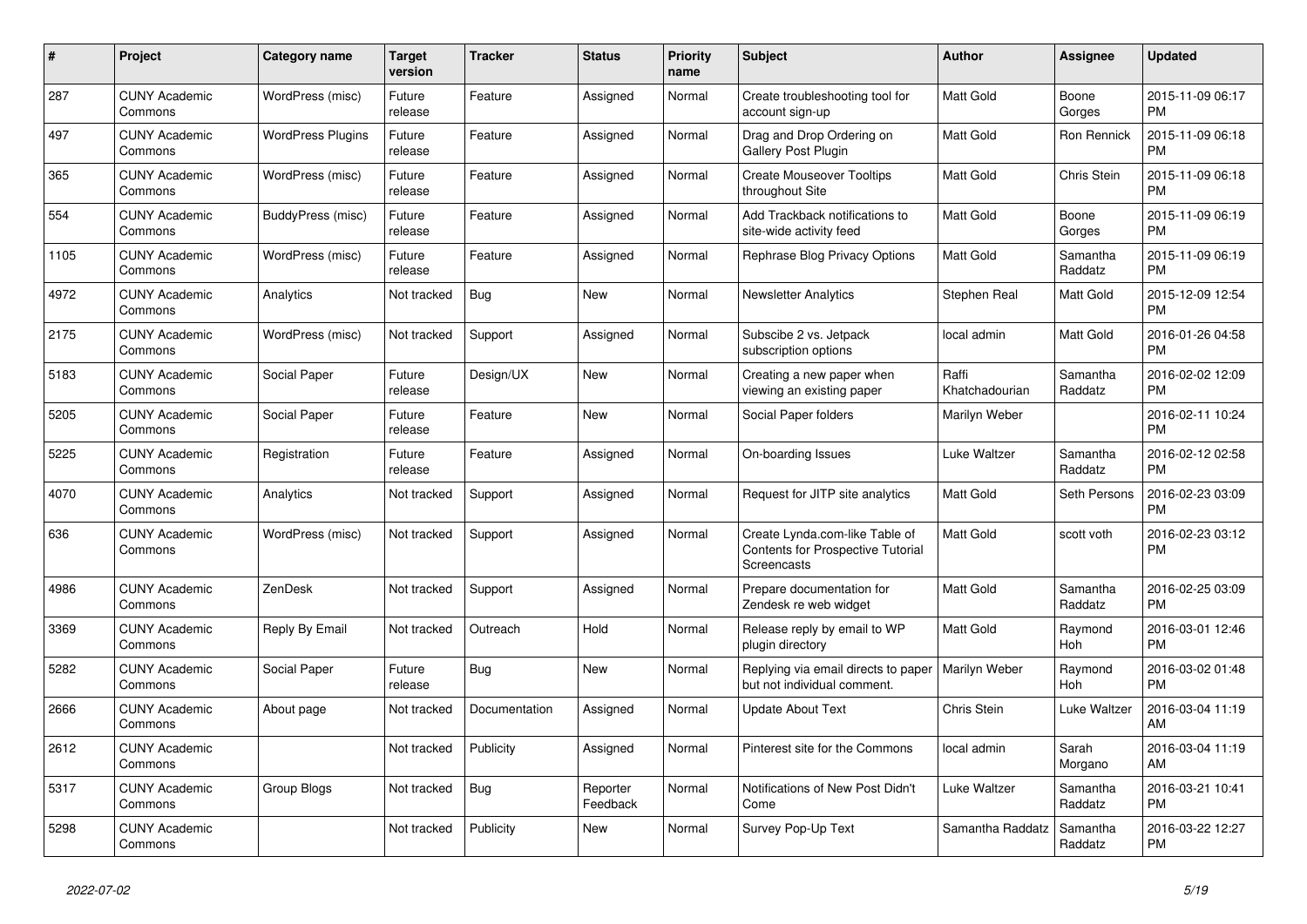| $\pmb{\#}$ | Project                         | <b>Category name</b>      | <b>Target</b><br>version | <b>Tracker</b> | <b>Status</b>        | Priority<br>name | <b>Subject</b>                                                    | <b>Author</b>           | <b>Assignee</b>     | <b>Updated</b>                |
|------------|---------------------------------|---------------------------|--------------------------|----------------|----------------------|------------------|-------------------------------------------------------------------|-------------------------|---------------------|-------------------------------|
| 3657       | <b>CUNY Academic</b><br>Commons | WordPress (misc)          | Not tracked              | Feature        | <b>New</b>           | Normal           | Create alert for GC email<br>addresses                            | <b>Matt Gold</b>        | Matt Gold           | 2016-04-14 11:29<br><b>PM</b> |
| 5397       | <b>CUNY Academic</b><br>Commons | Social Paper              | Future<br>release        | Feature        | <b>New</b>           | Normal           | frustrating to have to<br>enable/disable in SP                    | Marilyn Weber           | Samantha<br>Raddatz | 2016-04-20 03:39<br><b>PM</b> |
| 5488       | <b>CUNY Academic</b><br>Commons | Social Paper              | Future<br>release        | Bug            | <b>New</b>           | Normal           | Add a "last edited by" field to<br>Social Paper group directories | Boone Gorges            |                     | 2016-04-21 10:05<br><b>PM</b> |
| 5489       | <b>CUNY Academic</b><br>Commons | Social Paper              | Future<br>release        | Feature        | <b>New</b>           | Normal           | Asc/desc sorting for Social Paper<br>directories                  | Boone Gorges            |                     | 2016-04-21 10:06<br><b>PM</b> |
| 4438       | <b>CUNY Academic</b><br>Commons | Events                    | Future<br>release        | Bug            | Assigned             | Normal           | Events Calendar - Export<br><b>Recurring Events</b>               | scott voth              | Daniel Jones        | 2016-05-23 04:25<br><b>PM</b> |
| 5679       | <b>CUNY Academic</b><br>Commons | Analytics                 | Not tracked              | Feature        | New                  | Normal           | Logged In Users for GA                                            | Valerie Townsend        | Valerie<br>Townsend | 2016-06-11 09:49<br>AM        |
| 5827       | <b>CUNY Academic</b><br>Commons | <b>Public Portfolio</b>   | Future<br>release        | Bug            | Assigned             | Normal           | Academic Interests square bracket<br>links not working            | scott voth              | Chris Stein         | 2016-08-11 11:59<br><b>PM</b> |
| 5955       | <b>CUNY Academic</b><br>Commons | Outreach                  | Future<br>release        | Feature        | Assigned             | Normal           | Create auto-newsletter for<br>commons members                     | <b>Matt Gold</b>        | Luke Waltzer        | 2016-08-30 10:34<br>AM        |
| 5268       | <b>CUNY Academic</b><br>Commons | Group Forums              | Future<br>release        | <b>Bug</b>     | Assigned             | Normal           | Long-time to post to multiple<br>groups                           | Luke Waltzer            | Daniel Jones        | 2016-09-07 06:31<br><b>PM</b> |
| 6014       | <b>CUNY Academic</b><br>Commons | Publicity                 | Future<br>release        | Publicity      | Reporter<br>Feedback | Normal           | Google search listing                                             | <b>Matt Gold</b>        | Boone<br>Gorges     | 2016-09-21 03:48<br><b>PM</b> |
| 6115       | <b>CUNY Academic</b><br>Commons | Publicity                 | Not tracked              | Feature        | Assigned             | Normal           | create digital signage for GC                                     | Matt Gold               | scott voth          | 2016-10-11 10:09<br><b>PM</b> |
| 6078       | <b>CUNY Academic</b><br>Commons | <b>Blogs (BuddyPress)</b> | Future<br>release        | Feature        | New                  | Normal           | <b>Explore Adding Network Blog</b><br>Metadata Plugin             | Luke Waltzer            | Luke Waltzer        | 2016-10-11 10:29<br><b>PM</b> |
| 5696       | <b>CUNY Academic</b><br>Commons | Events                    | Future<br>release        | Feature        | Assigned             | Normal           | Events Calendar - display options<br>calendar aggregation /       | <b>Matt Gold</b>        | Boone<br>Gorges     | 2016-10-13 11:44<br>AM        |
| 4903       | <b>CUNY Academic</b><br>Commons | Events                    | Future<br>release        | Design/UX      | Assigned             | Normal           | Improving visual appearance of<br>event calendars                 | Matt Gold               | Boone<br>Gorges     | 2016-10-13 11:51<br>AM        |
| 2881       | <b>CUNY Academic</b><br>Commons | <b>Public Portfolio</b>   | Future<br>release        | Feature        | Assigned             | Normal           | Redesign the UX for Profiles                                      | Chris Stein             | Chris Stein         | 2016-10-13 12:45<br><b>PM</b> |
| 5182       | <b>CUNY Academic</b><br>Commons | Social Paper              | Future<br>release        | Design/UX      | <b>New</b>           | Normal           | "Publishing" a private paper on<br>social paper?                  | Raffi<br>Khatchadourian | Boone<br>Gorges     | 2016-10-13 04:12<br><b>PM</b> |
| 6298       | <b>CUNY Academic</b><br>Commons | User Experience           | Not tracked              | Design/UX      | Assigned             | Normal           | Examine data from survey                                          | Matt Gold               | Margaret<br>Galvan  | 2016-10-14 12:16<br><b>PM</b> |
| 6332       | <b>CUNY Academic</b><br>Commons | WordPress (misc)          | Future<br>release        | Feature        | New                  | Normal           | Allow uploaded files to be marked<br>as private in an ad hoc way  | <b>Boone Gorges</b>     |                     | 2016-10-17 11:41<br><b>PM</b> |
| 5826       | <b>CUNY Academic</b><br>Commons | <b>WordPress Plugins</b>  | Future<br>release        | Support        | Reporter<br>Feedback | Normal           | <b>Remove Subscription Options</b><br>plugin from directory       | Sarah Morgano           | Sarah<br>Morgano    | 2016-10-21 04:14<br><b>PM</b> |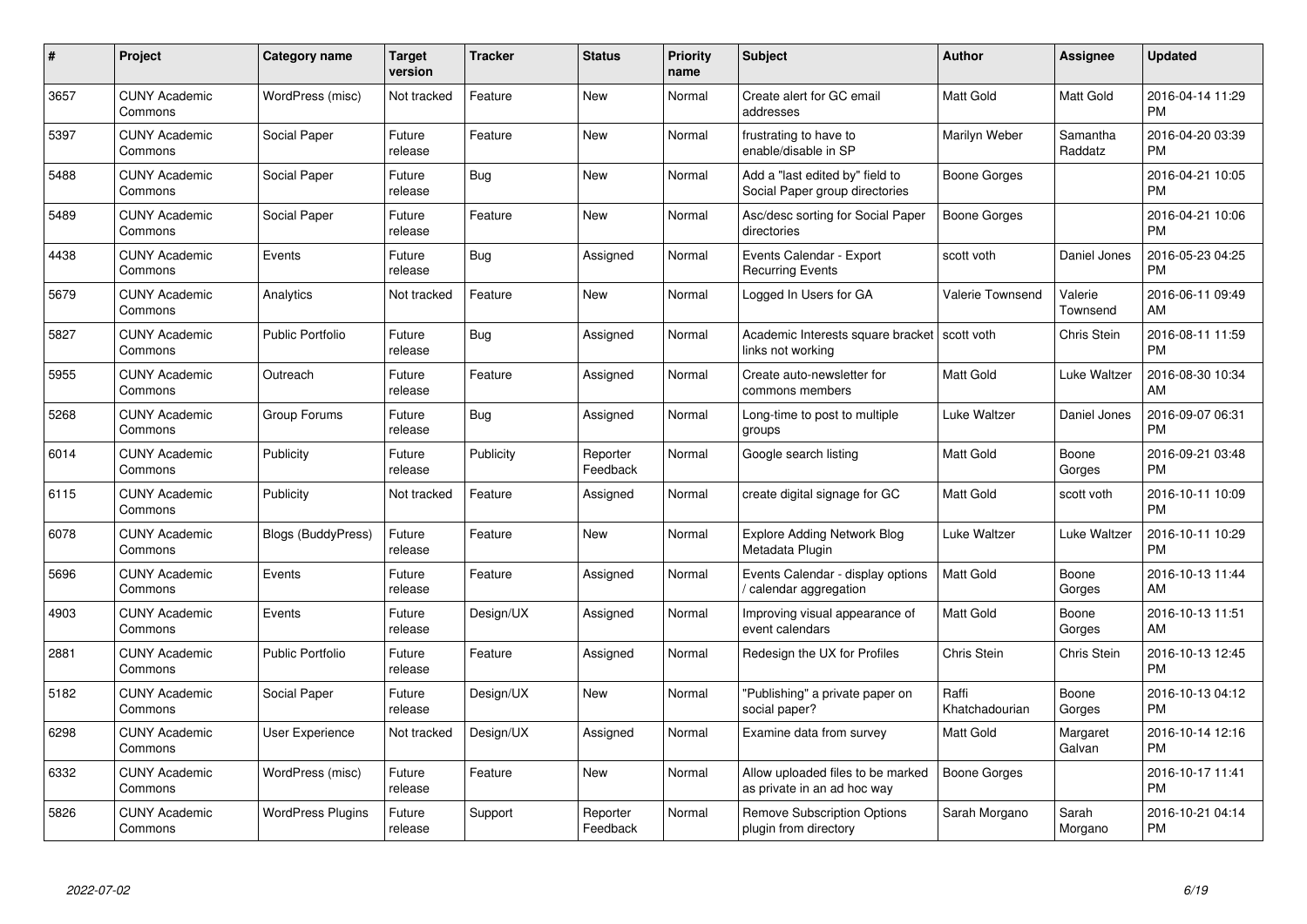| #    | Project                         | <b>Category name</b>     | <b>Target</b><br>version | <b>Tracker</b> | <b>Status</b> | <b>Priority</b><br>name | <b>Subject</b>                                                                    | <b>Author</b>       | Assignee            | <b>Updated</b>                |
|------|---------------------------------|--------------------------|--------------------------|----------------|---------------|-------------------------|-----------------------------------------------------------------------------------|---------------------|---------------------|-------------------------------|
| 5234 | <b>CUNY Academic</b><br>Commons | Membership               | Future<br>release        | Feature        | Assigned      | Normal                  | Write Unconfirmed patch for WP                                                    | Boone Gorges        | Boone<br>Gorges     | 2016-10-24 11:18<br>AM        |
| 5199 | <b>CUNY Academic</b><br>Commons | Social Paper             | Future<br>release        | Feature        | New           | Normal                  | add tables to the SP editor                                                       | Marilyn Weber       |                     | 2016-10-24 11:27<br>AM        |
| 3090 | <b>CUNY Academic</b><br>Commons | Twitter page             | Future<br>release        | Feature        | Assigned      | Normal                  | Prevent Retweets from showing<br>up on Commons twitter page                       | Matt Gold           | <b>Tahir Butt</b>   | 2016-10-24 11:31<br>AM        |
| 6426 | <b>CUNY Academic</b><br>Commons | Spam/Spam<br>Prevention  | Future<br>release        | Feature        | Assigned      | Normal                  | Force captcha on all comments?                                                    | <b>Matt Gold</b>    | <b>Tahir Butt</b>   | 2016-10-24 02:06<br><b>PM</b> |
| 6671 | <b>CUNY Academic</b><br>Commons | Reply By Email           | Not tracked              | Bug            | Assigned      | Normal                  | "Post too often" RBE error<br>message                                             | Matt Gold           | Raymond<br>Hoh      | 2016-11-11 09:55<br>AM        |
| 6755 | <b>CUNY Academic</b><br>Commons | WordPress (misc)         | Future<br>release        | Bug            | New           | Normal                  | Cannot Deactivate Plugin                                                          | Laura Kane          |                     | 2016-11-16 01:12<br><b>PM</b> |
| 6665 | <b>CUNY Academic</b><br>Commons |                          | Not tracked              | Publicity      | <b>New</b>    | Normal                  | Dead Link in 1.10 announcement<br>post                                            | Paige Dupont        | <b>Stephen Real</b> | 2016-12-01 03:11<br><b>PM</b> |
| 6995 | <b>CUNY Academic</b><br>Commons | Home Page                | Not tracked              | Bug            | Assigned      | Normal                  | member filter on homepage not<br>working                                          | <b>Matt Gold</b>    | Raymond<br>Hoh      | 2016-12-11 09:46<br><b>PM</b> |
| 4980 | <b>CUNY Academic</b><br>Commons | Home Page                | Future<br>release        | Feature        | Assigned      | Normal                  | CAC Featured Content -- Adding<br>Randomization                                   | Matt Gold           | Boone<br>Gorges     | 2016-12-12 03:01<br><b>PM</b> |
| 5316 | <b>CUNY Academic</b><br>Commons | User Experience          | Future<br>release        | Feature        | Assigned      | Normal                  | Prompt user email address<br>updates                                              | Matt Gold           | Stephen Real        | 2016-12-21 03:30<br><b>PM</b> |
| 7624 | <b>CUNY Academic</b><br>Commons | BuddyPress (misc)        | Future<br>release        | Design/UX      | <b>New</b>    | Normal                  | <b>BP Notifications</b>                                                           | Luke Waltzer        | Paige Dupont        | 2017-02-08 10:43<br><b>PM</b> |
| 7928 | <b>CUNY Academic</b><br>Commons | Group Forums             | Not tracked              | <b>Bug</b>     | <b>New</b>    | Normal                  | Duplicate Forum post                                                              | Luke Waltzer        | Raymond<br>Hoh      | 2017-04-11 09:27<br><b>PM</b> |
| 4481 | <b>CUNY Academic</b><br>Commons | Events                   | Future<br>release        | Feature        | New           | Normal                  | Group admins/mods should have<br>the ability to unlink an event from<br>the group | <b>Boone Gorges</b> | Boone<br>Gorges     | 2017-04-24 03:53<br><b>PM</b> |
| 7828 | <b>CUNY Academic</b><br>Commons |                          | Not tracked              | Feature        | Assigned      | Normal                  | Theme Assessment 2017                                                             | Margaret Galvan     | Margaret<br>Galvan  | 2017-05-02 10:41<br><b>PM</b> |
| 8078 | <b>CUNY Academic</b><br>Commons | <b>WordPress Plugins</b> | Future<br>release        | System Upgrade | Assigned      | Normal                  | <b>CommentPress Updates</b>                                                       | Margaret Galvan     | Christian<br>Wach   | 2017-05-08 03:49<br><b>PM</b> |
| 8440 | <b>CUNY Academic</b><br>Commons | Onboarding               | Not tracked              | <b>Bug</b>     | New           | Normal                  | Create Test Email Accounts for<br><b>Onboarding Project</b>                       | Stephen Real        | Stephen Real        | 2017-08-01 09:49<br><b>PM</b> |
| 8211 | <b>CUNY Academic</b><br>Commons | <b>WordPress Themes</b>  | Future<br>release        | Feature        | <b>New</b>    | Normal                  | Theme Suggestions: Material<br><b>Design-Inspired Themes</b>                      | Margaret Galvan     | Margaret<br>Galvan  | 2017-08-07 02:48<br><b>PM</b> |
| 8756 | <b>CUNY Academic</b><br>Commons | Group Blogs              | Future<br>release        | Feature        | Hold          | Normal                  | Connect multiple blogs to one<br>group?                                           | Matt Gold           | Boone<br>Gorges     | 2017-09-30 10:42<br>AM        |
| 8902 | <b>CUNY Academic</b><br>Commons | Design                   | Not tracked              | Feature        | Assigned      | Normal                  | Report back on research on<br><b>BuddyPress themes</b>                            | Matt Gold           | Michael Smith       | 2017-11-10 12:31<br><b>PM</b> |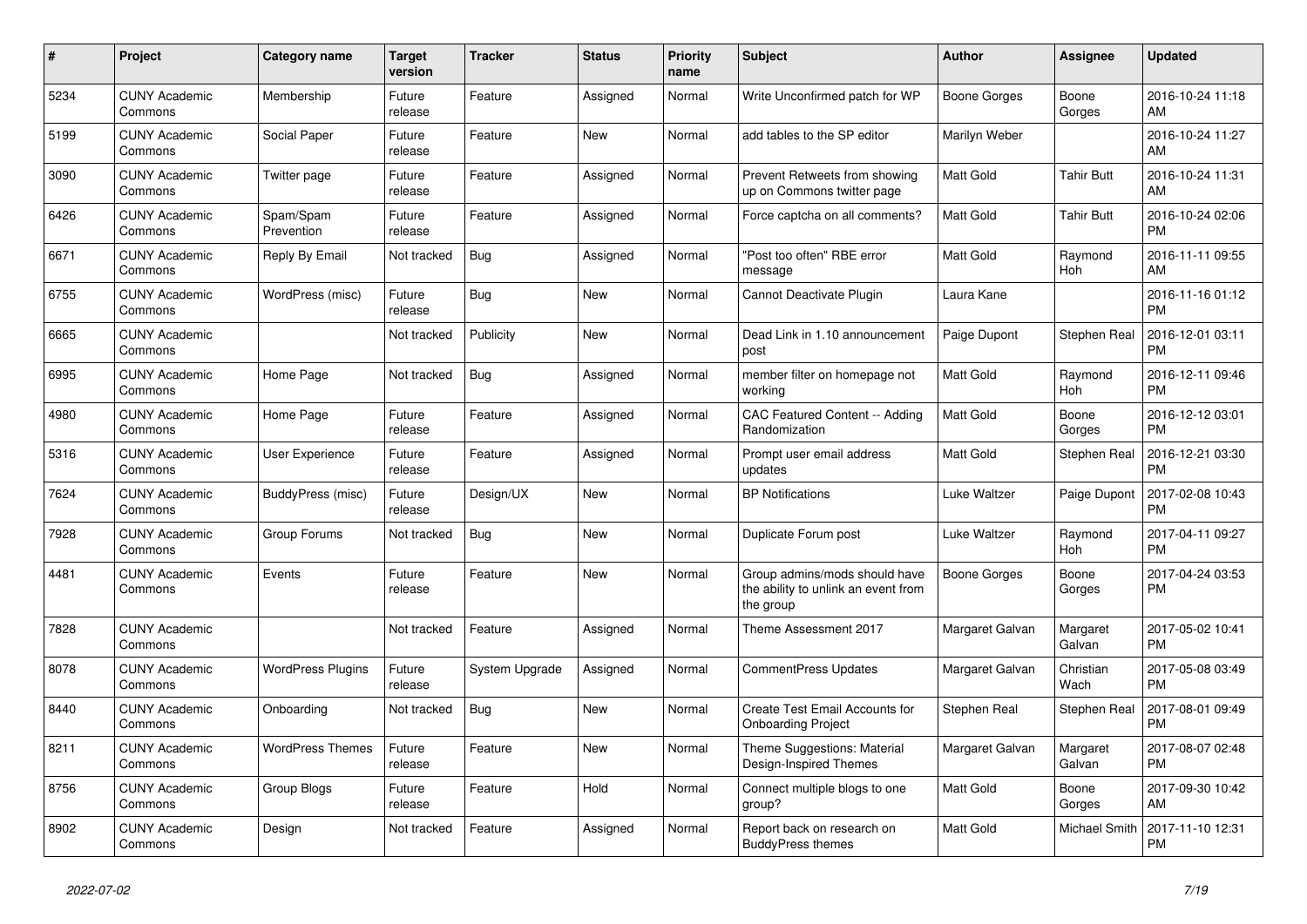| #    | Project                         | <b>Category name</b>     | <b>Target</b><br>version | <b>Tracker</b> | <b>Status</b>        | <b>Priority</b><br>name | <b>Subject</b>                                                                            | <b>Author</b>           | <b>Assignee</b>       | <b>Updated</b>                |
|------|---------------------------------|--------------------------|--------------------------|----------------|----------------------|-------------------------|-------------------------------------------------------------------------------------------|-------------------------|-----------------------|-------------------------------|
| 8837 | <b>CUNY Academic</b><br>Commons |                          | Not tracked              | Feature        | Assigned             | Normal                  | Create a form to request info from<br>people requesting premium<br>themes and plugins     | <b>Matt Gold</b>        | Marilyn<br>Weber      | 2017-11-14 03:35<br><b>PM</b> |
| 8898 | <b>CUNY Academic</b><br>Commons | Social Paper             | Not tracked              | Feature        | Assigned             | Normal                  | Usage data on docs and social<br>paper                                                    | Matt Gold               | <b>Matt Gold</b>      | 2017-11-16 11:32<br>AM        |
| 8976 | <b>CUNY Academic</b><br>Commons | Reply By Email           | Not tracked              | Feature        | Assigned             | Normal                  | Package RBE new topics posting?                                                           | <b>Matt Gold</b>        | Raymond<br><b>Hoh</b> | 2017-12-04 02:34<br>PM        |
| 8992 | <b>NYCDH Community</b><br>Site  |                          |                          | Bug            | Assigned             | Normal                  | Multiple RBE error reports                                                                | Matt Gold               | Raymond<br>Hoh        | 2017-12-11 05:43<br>PM        |
| 9015 | <b>CUNY Academic</b><br>Commons | Groups (misc)            | Not tracked              | Outreach       | Assigned             | Normal                  | Email group admins the email<br>addresses of their groups                                 | Matt Gold               | Matt Gold             | 2018-01-02 09:54<br>AM        |
| 9060 | <b>CUNY Academic</b><br>Commons | Commons In A Box         | Not tracked              | Bug            | Hold                 | Normal                  | Problems with CBox image library<br>/ upload                                              | Lisa Rhody              | Raymond<br><b>Hoh</b> | 2018-01-10 03:26<br><b>PM</b> |
| 8991 | <b>CUNY Academic</b><br>Commons | Reply By Email           | Not tracked              | Bug            | Hold                 | Normal                  | RBE duplicate email message<br>issue                                                      | Matt Gold               | Raymond<br><b>Hoh</b> | 2018-02-18 08:53<br><b>PM</b> |
| 3580 | <b>CUNY Academic</b><br>Commons | Group Blogs              | Future<br>release        | Feature        | <b>New</b>           | Normal                  | Multiple blogs per group                                                                  | Boone Gorges            | Boone<br>Gorges       | 2018-02-20 02:02<br><b>PM</b> |
| 9346 | <b>CUNY Academic</b><br>Commons | WordPress (misc)         | Not tracked              | Bug            | New                  | Normal                  | Clone cetls.bmcc.cuny.edu for<br>development                                              | Owen Roberts            | Raymond<br><b>Hoh</b> | 2018-03-06 05:35<br><b>PM</b> |
| 9211 | <b>CUNY Academic</b><br>Commons | <b>WordPress Plugins</b> | Future<br>release        | Support        | Reporter<br>Feedback | Normal                  | Auto-Role Setting in Forum Plugin<br>Causing Some Confusion                               | Luke Waltzer            | Boone<br>Gorges       | 2018-03-13 11:44<br>AM        |
| 7022 | <b>CUNY Academic</b><br>Commons | Announcements            | Future<br>release        | Bug            | <b>New</b>           | Normal                  | Sitewide announcements should<br>be displayed on, and dismissable<br>from, mapped domains | Boone Gorges            | Boone<br>Gorges       | 2018-03-22 10:18<br>AM        |
| 9420 | <b>CUNY Academic</b><br>Commons | cuny.is                  | Not tracked              | Feature        | New                  | Normal                  | Request for http://cuny.is/streams                                                        | Raffi<br>Khatchadourian | Marilyn<br>Weber      | 2018-04-02 10:08<br>AM        |
| 9207 | <b>CUNY Academic</b><br>Commons |                          | Future<br>release        | Support        | Reporter<br>Feedback | Normal                  | display dashboards made in<br>Tableau?                                                    | Marilyn Weber           | Boone<br>Gorges       | 2018-04-10 10:42<br>AM        |
| 7663 | <b>CUNY Academic</b><br>Commons | Social Paper             | Future<br>release        | <b>Bug</b>     | <b>New</b>           | Normal                  | Social Paper notifications not<br>formatted correctly on secondary<br>sites               | Boone Gorges            | Boone<br>Gorges       | 2018-04-16 03:52<br><b>PM</b> |
| 7981 | <b>CUNY Academic</b><br>Commons | Social Paper             | Future<br>release        | Bug            | <b>New</b>           | Normal                  | Social Paper comments should<br>not go to spam                                            | Luke Waltzer            | Boone<br>Gorges       | 2018-04-16 03:52<br><b>PM</b> |
| 3768 | <b>CUNY Academic</b><br>Commons | <b>Public Portfolio</b>  | Future<br>release        | Feature        | Assigned             | Normal                  | Institutions/Past positions on<br>public portfolios                                       | Matt Gold               | Boone<br>Gorges       | 2018-04-23 10:44<br>AM        |
| 9643 | <b>CUNY Academic</b><br>Commons | Publicity                | Not tracked              | Feature        | <b>New</b>           | Normal                  | Create a page on the Commons<br>for logos etc.                                            | Stephen Real            | <b>Stephen Real</b>   | 2018-04-24 10:53<br>AM        |
| 8607 | <b>CUNY Academic</b><br>Commons |                          | Not tracked              | Support        | <b>New</b>           | Normal                  | Paypal?                                                                                   | Marilyn Weber           | Matt Gold             | 2018-05-15 01:37<br><b>PM</b> |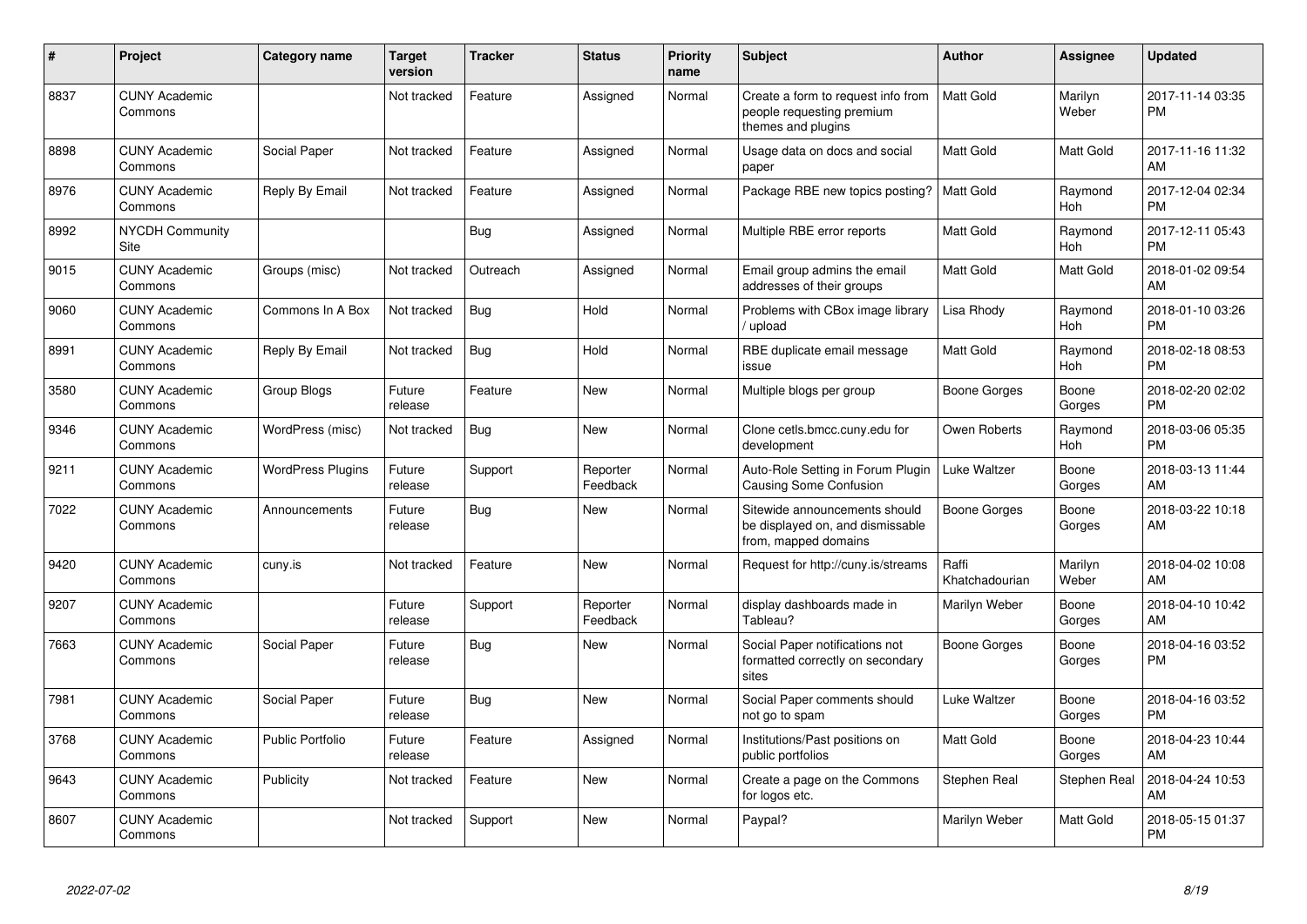| #     | Project                         | Category name              | <b>Target</b><br>version | Tracker    | <b>Status</b>        | <b>Priority</b><br>name | Subject                                                                                                                                      | Author                 | Assignee            | <b>Updated</b>                |
|-------|---------------------------------|----------------------------|--------------------------|------------|----------------------|-------------------------|----------------------------------------------------------------------------------------------------------------------------------------------|------------------------|---------------------|-------------------------------|
| 9729  | <b>CUNY Academic</b><br>Commons | <b>SEO</b>                 | Not tracked              | Support    | <b>New</b>           | Normal                  | 503 Errors showing on<br>newlaborforum.cuny.edu                                                                                              | Diane Krauthamer       | Raymond<br>Hoh      | 2018-05-22 04:48<br><b>PM</b> |
| 9835  | <b>CUNY Academic</b><br>Commons | Group Forums               | Future<br>release        | Bug        | Assigned             | Normal                  | add a "like" function?                                                                                                                       | Marilyn Weber          | <b>Erik Trainer</b> | 2018-06-05 01:49<br><b>PM</b> |
| 9895  | <b>CUNY Academic</b><br>Commons | Onboarding                 | Future<br>release        | Feature    | Assigned             | Normal                  | Add "Accept Invitation"<br>link/button/function to Group<br>and/or Site invitation emails?                                                   | Luke Waltzer           | Boone<br>Gorges     | 2018-06-07 12:42<br><b>PM</b> |
| 9908  | <b>CUNY Academic</b><br>Commons |                            | Not tracked              | Feature    | <b>New</b>           | Normal                  | Is it possible to send email<br>updates to users (or an email<br>address not on the list) for only a<br>single page AFTER being<br>prompted? | <b>Michael Shields</b> | scott voth          | 2018-06-11 01:34<br><b>PM</b> |
| 9515  | <b>CUNY Academic</b><br>Commons | <b>WordPress Plugins</b>   | Not tracked              | Bug        | Reporter<br>Feedback | Normal                  | Text to Speech plugin - "More<br>Slowly" checkbox not working                                                                                | scott voth             | Boone<br>Gorges     | 2018-06-13 02:26<br><b>PM</b> |
| 9941  | <b>CUNY Academic</b><br>Commons | Wiki                       | Not tracked              | Support    | Assigned             | Normal                  | Wiki functionality                                                                                                                           | <b>Matt Gold</b>       | Boone<br>Gorges     | 2018-06-26 10:57<br>AM        |
| 10040 | <b>CUNY Academic</b><br>Commons | WordPress (misc)           | Not tracked              | Bug        | Reporter<br>Feedback | Normal                  | User doesn't see full list of themes                                                                                                         | Matt Gold              | Boone<br>Gorges     | 2018-07-25 10:12<br>AM        |
| 9979  | <b>CUNY Academic</b><br>Commons | <b>Email Notifications</b> | Not tracked              | Bug        | Reporter<br>Feedback | Normal                  | Reports of slow email activation<br>emails                                                                                                   | Matt Gold              | Boone<br>Gorges     | 2018-08-29 09:40<br><b>PM</b> |
| 10262 | <b>CUNY Academic</b><br>Commons |                            | Not tracked              | Bug        | Reporter<br>Feedback | Normal                  | Newsletter Plugin: Broken Image<br>at Bottom of All Newsletters                                                                              | Mark Webb              | Raymond<br>Hoh      | 2018-08-30 05:17<br><b>PM</b> |
| 9947  | <b>CUNY Academic</b><br>Commons | <b>WordPress Plugins</b>   | Future<br>release        | Feature    | Reporter<br>Feedback | Normal                  | Install H5P quiz plugin                                                                                                                      | Matt Gold              | Boone<br>Gorges     | 2018-09-11 11:01<br>AM        |
| 10368 | <b>CUNY Academic</b><br>Commons |                            | Future<br>release        | Feature    | Assigned             | Normal                  | Use ORCID data to populate<br>academic profile page                                                                                          | Stephen Francoeur      | Boone<br>Gorges     | 2018-09-25 01:53<br><b>PM</b> |
| 5992  | <b>CUNY Academic</b><br>Commons | <b>Email Notifications</b> | Future<br>release        | Feature    | <b>New</b>           | Normal                  | Changing the From line of<br>autogenerated blog emails                                                                                       | Marilyn Weber          |                     | 2018-09-27 05:19<br><b>PM</b> |
| 9289  | <b>CUNY Academic</b><br>Commons | <b>WordPress Plugins</b>   | Future<br>release        | <b>Bug</b> | Reporter<br>Feedback | Normal                  | <b>Email Users Plugin</b>                                                                                                                    | Laurie Hurson          | Boone<br>Gorges     | 2018-10-24 12:34<br><b>PM</b> |
| 9028  | <b>CUNY Academic</b><br>Commons | Onboarding                 | Future<br>release        | Feature    | Assigned             | Normal                  | suggest groups to new members<br>during the registration process                                                                             | <b>Matt Gold</b>       | Chris Stein         | 2018-10-24 12:34<br><b>PM</b> |
| 9926  | <b>CUNY Academic</b><br>Commons | <b>WordPress Plugins</b>   | Future<br>release        | Bug        | <b>New</b>           | Normal                  | twitter-mentions-as-comments<br>cron jobs can run long                                                                                       | Boone Gorges           | Boone<br>Gorges     | 2018-10-24 12:34<br><b>PM</b> |
| 10657 | <b>CUNY Academic</b><br>Commons |                            | Not tracked              | Support    | Reporter<br>Feedback | Normal                  | child theme problems                                                                                                                         | Marilyn Weber          |                     | 2018-11-08 01:19<br><b>PM</b> |
| 10659 | <b>CUNY Academic</b><br>Commons | Group Forums               | Future<br>release        | Feature    | Assigned             | Normal                  | Post to multiple groups via email                                                                                                            | Matt Gold              | Raymond<br>Hoh      | 2018-11-15 12:54<br>AM        |
| 10769 | <b>CUNY Academic</b><br>Commons | <b>WordPress Themes</b>    | Not tracked              | <b>Bug</b> | Reporter<br>Feedback | Normal                  | 2011 Theme Sidebar                                                                                                                           | Mark Webb              |                     | 2018-12-04 04:09<br><b>PM</b> |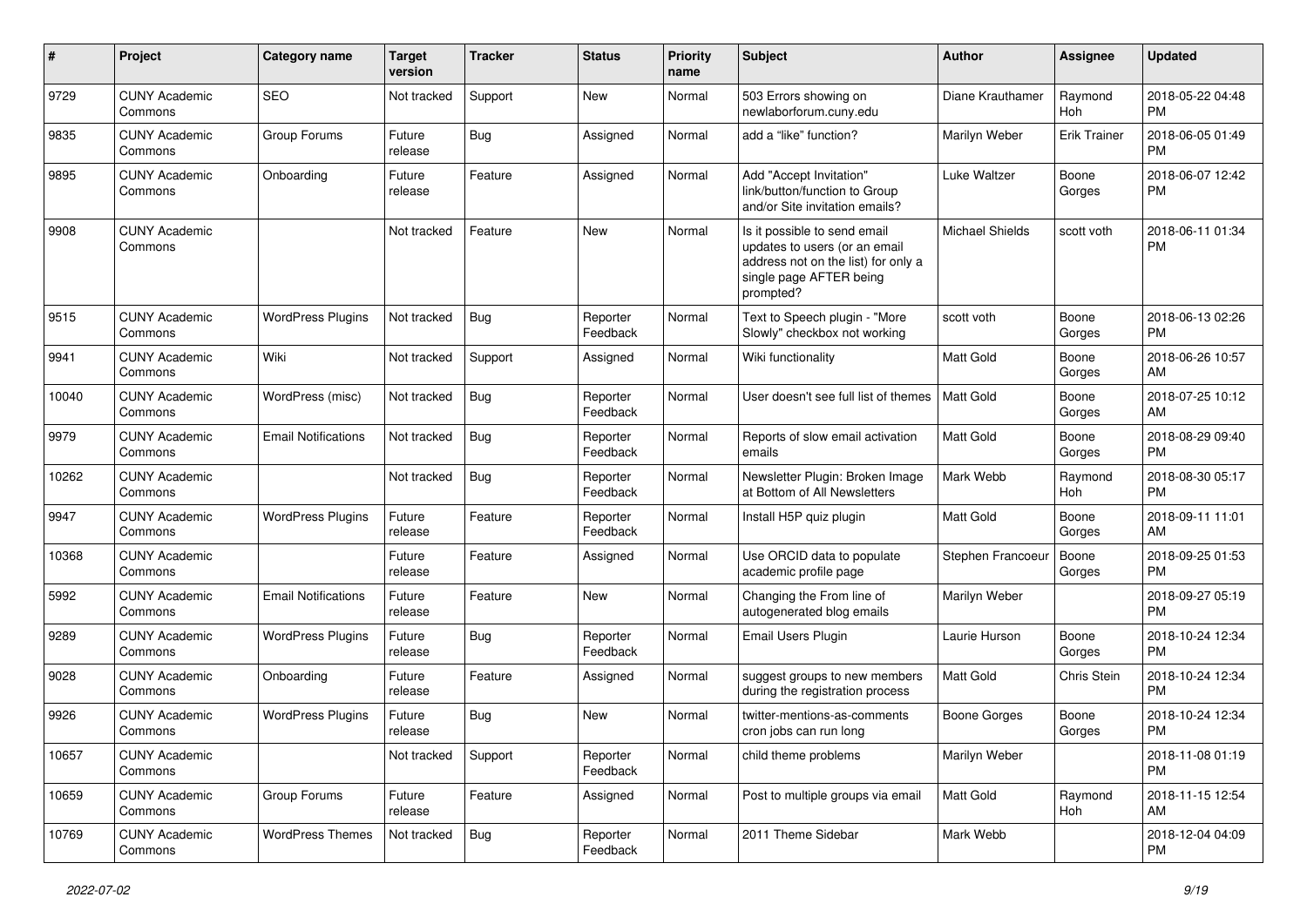| $\pmb{\sharp}$ | Project                         | <b>Category name</b>     | <b>Target</b><br>version | <b>Tracker</b> | <b>Status</b>        | <b>Priority</b><br>name | <b>Subject</b>                                                                                               | <b>Author</b>           | Assignee           | <b>Updated</b>                |
|----------------|---------------------------------|--------------------------|--------------------------|----------------|----------------------|-------------------------|--------------------------------------------------------------------------------------------------------------|-------------------------|--------------------|-------------------------------|
| 10794          | <b>CUNY Academic</b><br>Commons | Performance              | Not tracked              | Bug            | <b>New</b>           | Normal                  | Memcached connection<br>occasionally breaks                                                                  | Boone Gorges            | Boone<br>Gorges    | 2018-12-06 03:30<br><b>PM</b> |
| 10839          | <b>CUNY Academic</b><br>Commons | About page               | Not tracked              | Support        | <b>New</b>           | Normal                  | <b>Mission Statement Needs</b><br>Revision                                                                   | scott voth              | Matt Gold          | 2018-12-26 10:58<br>AM        |
| 10982          | <b>CUNY Academic</b><br>Commons | Domain Mapping           | Not tracked              | Support        | Reporter<br>Feedback | Normal                  | <b>CNAME</b> question                                                                                        | scott voth              |                    | 2019-01-22 04:29<br><b>PM</b> |
| 11024          | <b>CUNY Academic</b><br>Commons | WordPress (misc)         | Future<br>release        | Bug            | <b>New</b>           | Normal                  | Subsites should not show "you<br>should update your .htaccess<br>now" notice after permalink setting<br>save | <b>Boone Gorges</b>     |                    | 2019-01-28 01:35<br><b>PM</b> |
| 11077          | <b>CUNY Academic</b><br>Commons | Events                   | Not tracked              | Feature        | Reporter<br>Feedback | Normal                  | Show event category description<br>in event list view                                                        | Raffi<br>Khatchadourian |                    | 2019-02-12 10:38<br><b>PM</b> |
| 11131          | <b>CUNY Academic</b><br>Commons |                          | Future<br>release        | Feature        | Reporter<br>Feedback | Normal                  | <b>Image Annotation Plugins</b>                                                                              | Laurie Hurson           |                    | 2019-02-26 11:33<br>AM        |
| 11120          | <b>CUNY Academic</b><br>Commons | <b>WordPress Plugins</b> | Not tracked              | <b>Bug</b>     | Reporter<br>Feedback | Normal                  | Events Manager Events Not<br>Showing Up                                                                      | Mark Webb               |                    | 2019-02-27 04:10<br><b>PM</b> |
| 9720           | <b>CUNY Academic</b><br>Commons | Authentication           | Future<br>release        | Feature        | <b>New</b>           | Normal                  | The Commons should be an<br>oAuth provider                                                                   | Boone Gorges            |                    | 2019-03-01 02:04<br><b>PM</b> |
| 4635           | <b>CUNY Academic</b><br>Commons | Authentication           | Future<br>release        | Feature        | <b>New</b>           | Normal                  | Allow non-WP authentication                                                                                  | Boone Gorges            | Sonja Leix         | 2019-03-01 02:05<br><b>PM</b> |
| 1544           | <b>CUNY Academic</b><br>Commons | Groups (misc)            | Future<br>release        | Feature        | Reporter<br>Feedback | Normal                  | Group Filtering and Sorting                                                                                  | Matt Gold               | Chris Stein        | 2019-03-01 02:25<br><b>PM</b> |
| 11149          | <b>CUNY Academic</b><br>Commons |                          | Not tracked              | Support        | Reporter<br>Feedback | Normal                  | comments getting blocked                                                                                     | Marilyn Weber           | Raymond<br>Hoh     | 2019-03-26 11:40<br>AM        |
| 11392          | <b>CUNY Academic</b><br>Commons |                          | Future<br>release        | Bug            | <b>New</b>           | Normal                  | Migrate users away from<br><b>StatPress</b>                                                                  | <b>Boone Gorges</b>     |                    | 2019-04-23 03:53<br>PM        |
| 11449          | <b>CUNY Academic</b><br>Commons | WordPress - Media        | Not tracked              | Support        | Reporter<br>Feedback | Normal                  | Cloning Media Library for JITP<br>from Staging to Production Site                                            | Patrick DeDauw          | Boone<br>Gorges    | 2019-05-13 12:00<br><b>PM</b> |
| 11386          | <b>CUNY Academic</b><br>Commons | WordPress - Media        | Not tracked              | Support        | Reporter<br>Feedback | Normal                  | disappearing images                                                                                          | scott voth              | Boone<br>Gorges    | 2019-05-14 10:32<br>AM        |
| 11393          | <b>CUNY Academic</b><br>Commons |                          | Not tracked              | Publicity      | <b>New</b>           | Normal                  | After 1.15 release, ceate a hero<br>slide and post about adding a site<br>to a group                         | scott voth              | Patrick<br>Sweeney | 2019-05-14 10:32<br>AM.       |
| 11415          | <b>CUNY Academic</b><br>Commons | <b>WordPress Plugins</b> | Not tracked              | <b>Bug</b>     | Reporter<br>Feedback | Normal                  | <b>Blog Subscriptions in Jetpack</b>                                                                         | Laurie Hurson           |                    | 2019-05-14 10:34<br>AM        |
| 11509          | <b>CUNY Academic</b><br>Commons |                          | Not tracked              | Support        | Reporter<br>Feedback | Normal                  | deleted Page causing a Menu<br>problem?                                                                      | Marilyn Weber           |                    | 2019-06-04 09:54<br>AM        |
| 11496          | <b>CUNY Academic</b><br>Commons | <b>Public Portfolio</b>  | 1.15.2                   | Support        | <b>New</b>           | Normal                  | Replace Twitter Icon on Member<br>Portfolio page                                                             | scott voth              | Boone<br>Gorges    | 2019-06-06 01:03<br>PM        |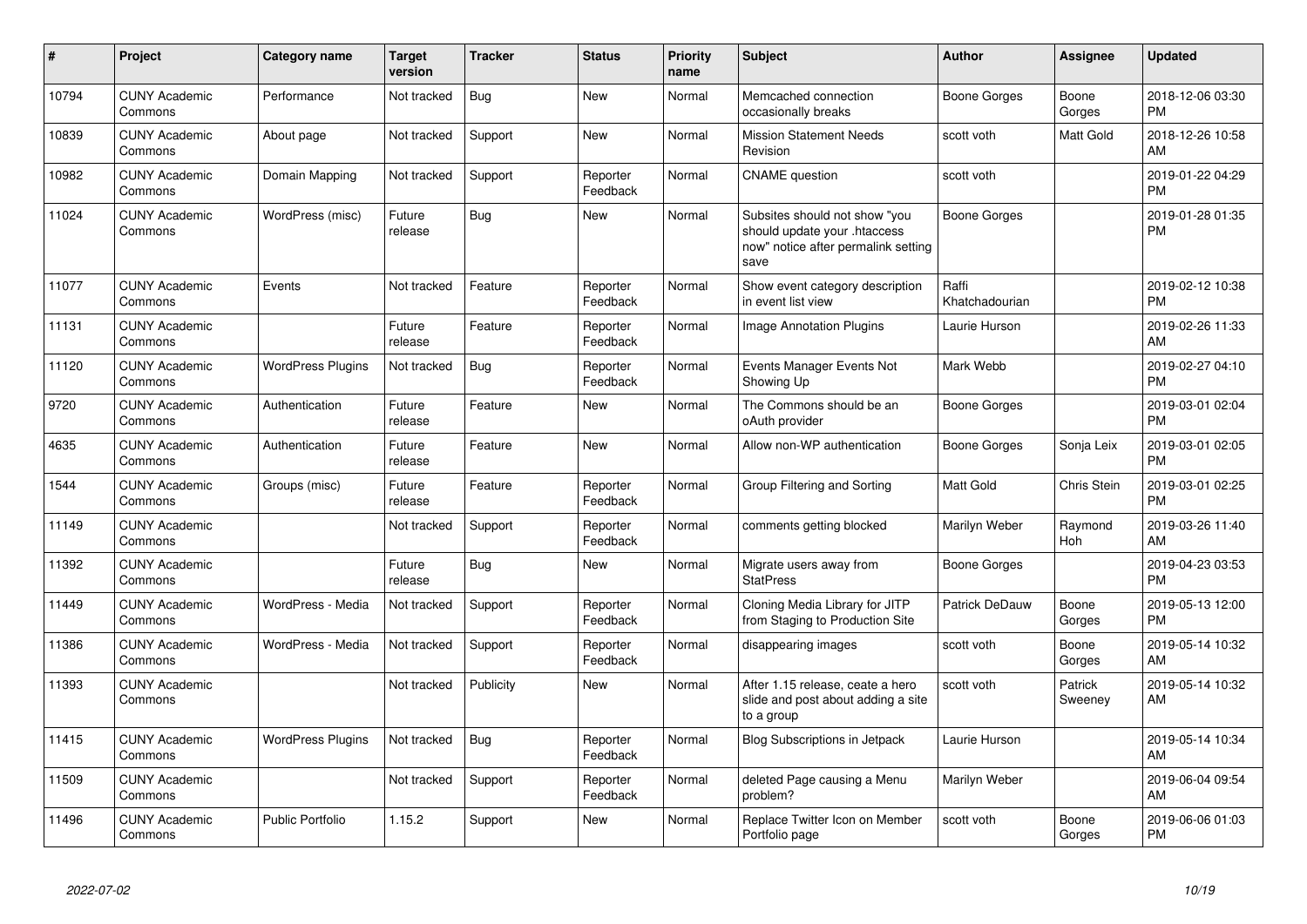| #     | Project                         | <b>Category name</b>     | <b>Target</b><br>version | <b>Tracker</b> | <b>Status</b>        | Priority<br>name | <b>Subject</b>                                                                      | Author              | <b>Assignee</b> | <b>Updated</b>                |
|-------|---------------------------------|--------------------------|--------------------------|----------------|----------------------|------------------|-------------------------------------------------------------------------------------|---------------------|-----------------|-------------------------------|
| 11531 | <b>CUNY Academic</b><br>Commons | Events                   | Future<br>release        | Feature        | <b>New</b>           | Normal           | Main Events calendar should<br>include non-public events that<br>user has access to | scott voth          | Boone<br>Gorges | 2019-06-11 10:00<br>AM        |
| 11556 | <b>CUNY Academic</b><br>Commons | Courses                  | Not tracked              | Bug            | Reporter<br>Feedback | Normal           | Instructor name given in course<br>listing                                          | Tom Harbison        |                 | 2019-06-25 04:12<br><b>PM</b> |
| 11624 | <b>CUNY Academic</b><br>Commons | WordPress (misc)         | Not tracked              | Support        | New                  | Normal           | Change pages into posts or swap<br>database for a Commons site?                     | Stephen Klein       | Raymond<br>Hoh  | 2019-07-09 11:04<br>AM        |
| 11493 | <b>CUNY Academic</b><br>Commons | Domain Mapping           | Not tracked              | Support        | Reporter<br>Feedback | Normal           | Domain Mapping Request - Talia<br>Schaffer                                          | scott voth          | Matt Gold       | 2019-08-06 08:39<br>AM        |
| 11771 | <b>CUNY Academic</b><br>Commons |                          | Not tracked              | Support        | Reporter<br>Feedback | Normal           | post displays in sections                                                           | Marilyn Weber       |                 | 2019-08-20 10:34<br>AM        |
| 11787 | <b>CUNY Academic</b><br>Commons |                          | Not tracked              | Support        | Reporter<br>Feedback | Normal           | automated comments notifications<br>on ZenDesk                                      | Marilyn Weber       |                 | 2019-08-26 06:18<br><b>PM</b> |
| 11834 | <b>CUNY Academic</b><br>Commons | <b>Group Files</b>       | Future<br>release        | Feature        | New                  | Normal           | Improved tools for managing<br>group file folders                                   | <b>Boone Gorges</b> | Sonja Leix      | 2019-09-06 03:55<br><b>PM</b> |
| 10273 | <b>CUNY Academic</b><br>Commons | Registration             | Not tracked              | Support        | Reporter<br>Feedback | Normal           | users combining CF and campus<br>address                                            | Marilyn Weber       |                 | 2019-09-18 10:58<br>AM        |
| 11879 | <b>CUNY Academic</b><br>Commons |                          | Not tracked              | <b>Bug</b>     | New                  | Normal           | Hypothesis comments appearing<br>on multiple, different pdfs across<br>blogs        | Laurie Hurson       | Laurie Hurson   | 2019-09-19 02:39<br><b>PM</b> |
| 11545 | <b>CUNY Academic</b><br>Commons | <b>WordPress Plugins</b> | Not tracked              | Support        | <b>New</b>           | Normal           | Twitter searches in WordPress                                                       | Gina Cherry         | Matt Gold       | 2019-09-23 01:03<br><b>PM</b> |
| 8666  | <b>CUNY Academic</b><br>Commons | Teaching                 | Not tracked              | Documentation  | Assigned             | Normal           | Create Teaching on the Commons<br>Resource Page                                     | Matt Gold           | Laurie Hurson   | 2019-09-23 03:16<br><b>PM</b> |
| 11788 | <b>CUNY Academic</b><br>Commons | <b>WordPress Plugins</b> | Future<br>release        | Support        | Reporter<br>Feedback | Normal           | Plugin Request - Browse Aloud                                                       | scott voth          |                 | 2019-09-24 08:42<br>AM        |
| 11848 | <b>CUNY Academic</b><br>Commons |                          | Not tracked              | Support        | Hold                 | Normal           | a Dean of Faculty wants to share<br>a large file                                    | Marilyn Weber       |                 | 2019-09-24 08:44<br>AM        |
| 11860 | <b>CUNY Academic</b><br>Commons | Registration             | Future<br>release        | Feature        | <b>New</b>           | Normal           | <b>Ensure Students Are Aware They</b><br>Can Use Aliases At Registration            | scott voth          |                 | 2019-09-24 08:46<br>AM        |
| 11883 | <b>CUNY Academic</b><br>Commons | Help/Codex               | Not tracked              | Support        | New                  | Normal           | Need Embedding Help Page<br>Update (Tableau)                                        | Anthony Wheeler     | scott voth      | 2019-09-24 08:49<br>AM        |
| 11517 | <b>CUNY Academic</b><br>Commons |                          | Not tracked              | Feature        | Assigned             | Normal           | wp-accessibility plugin should not<br>strip 'target="_blank"' by default            | Boone Gorges        | Laurie Hurson   | 2019-09-24 09:57<br>AM        |
| 11519 | <b>CUNY Academic</b><br>Commons |                          | Not tracked              | Support        | Assigned             | Normal           | comment option not appearing                                                        | Marilyn Weber       |                 | 2019-09-24 10:28<br>AM        |
| 11789 | <b>CUNY Academic</b><br>Commons | Courses                  | Future<br>release        | Feature        | New                  | Normal           | Ability to remove item from<br>Courses list                                         | Laurie Hurson       | Sonja Leix      | 2019-09-24 12:28<br><b>PM</b> |
| 8836  | <b>CUNY Academic</b><br>Commons | Blogs (BuddyPress)       | Future<br>release        | Feature        | Assigned             | Normal           | Redesign site launch process                                                        | Matt Gold           | Boone<br>Gorges | 2019-10-03 02:49<br><b>PM</b> |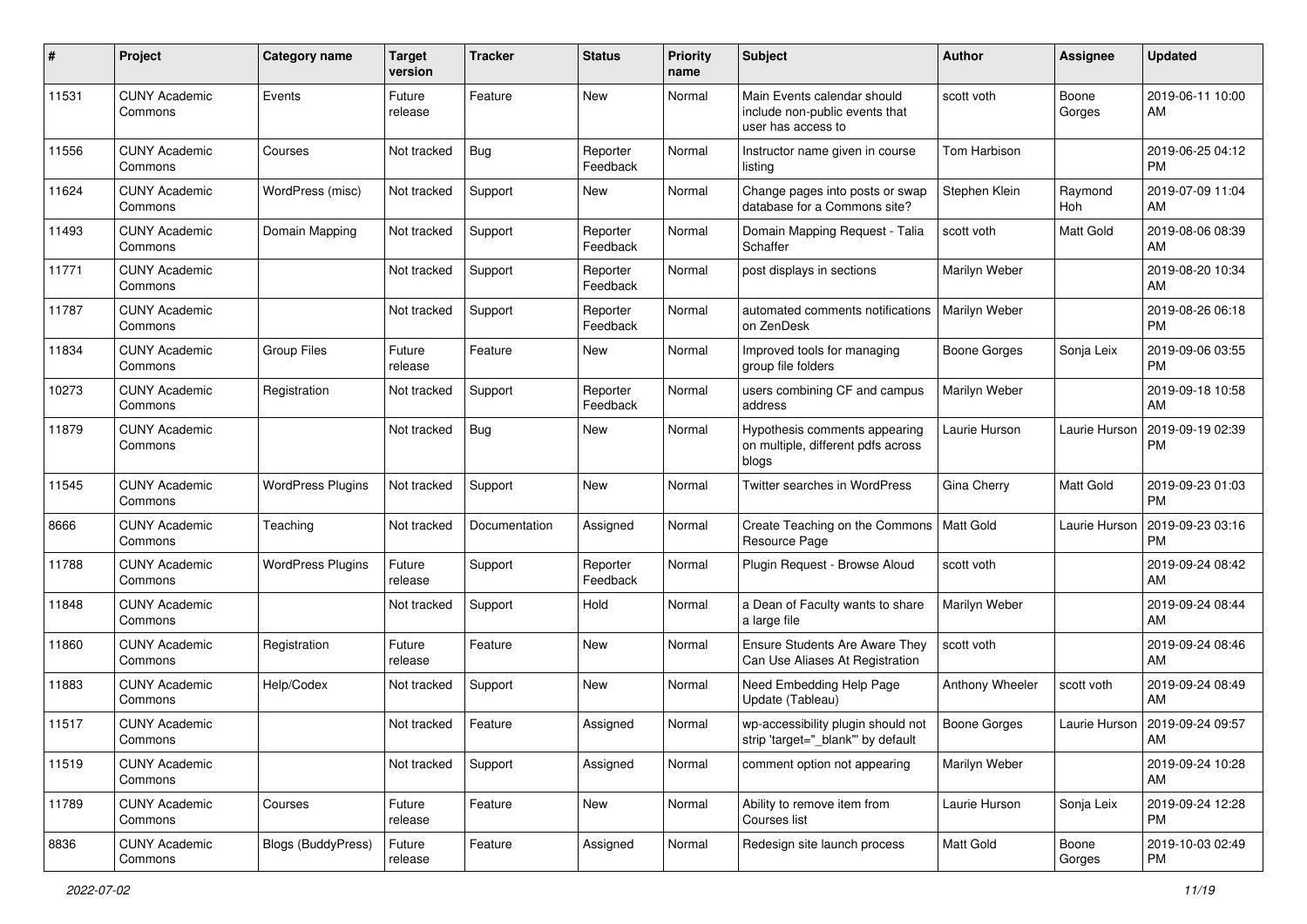| #     | Project                                                                 | <b>Category name</b>      | <b>Target</b><br>version | <b>Tracker</b> | <b>Status</b>        | Priority<br>name | Subject                                                                                       | Author              | <b>Assignee</b>     | <b>Updated</b>                |
|-------|-------------------------------------------------------------------------|---------------------------|--------------------------|----------------|----------------------|------------------|-----------------------------------------------------------------------------------------------|---------------------|---------------------|-------------------------------|
| 12004 | <b>CUNY Academic</b><br>Commons                                         |                           | Not tracked              | Support        | Reporter<br>Feedback | Normal           | Notifications for spam blog<br>comments                                                       | Gina Cherry         | Raymond<br>Hoh      | 2019-11-01 12:05<br><b>PM</b> |
| 12062 | AD/O365 Transition<br>from NonMatric to<br><b>Matriculated Students</b> |                           |                          | Feature        | In Progress          | Normal           | create solution and console<br>project                                                        | Emilio Rodriguez    | Emilio<br>Rodriguez | 2019-11-12 03:56<br><b>PM</b> |
| 11945 | <b>CUNY Academic</b><br>Commons                                         | Reckoning                 | Future<br>release        | Feature        | Reporter<br>Feedback | Normal           | Add Comments bubble to<br>Reckoning views                                                     | <b>Boone Gorges</b> | Boone<br>Gorges     | 2019-11-12 05:14<br><b>PM</b> |
| 12091 | <b>CUNY Academic</b><br>Commons                                         | <b>Group Files</b>        | Future<br>release        | Feature        | <b>New</b>           | Normal           | Improved pre-upload file validation<br>for bp-group-documents                                 | <b>Boone Gorges</b> | Boone<br>Gorges     | 2019-11-14 01:21<br><b>PM</b> |
| 12198 | <b>CUNY Academic</b><br>Commons                                         |                           | Not tracked              | Bug            | Reporter<br>Feedback | Normal           | Duplicate listing in My Sites                                                                 | Tom Harbison        |                     | 2019-12-09 05:50<br><b>PM</b> |
| 12247 | <b>CUNY Academic</b><br>Commons                                         | Publicity                 | Not tracked              | Support        | New                  | Normal           | <b>Screenshot of First Commons</b><br>Homepage                                                | scott voth          | scott voth          | 2020-01-14 12:08<br><b>PM</b> |
| 12328 | <b>CUNY Academic</b><br>Commons                                         |                           | Not tracked              | Support        | New                  | Normal           | Sign up Code for Non-CUNY<br>Faculty                                                          | Laurie Hurson       |                     | 2020-01-28 10:25<br>AM        |
| 12350 | <b>CUNY Academic</b><br>Commons                                         | <b>Blogs (BuddyPress)</b> | Not tracked              | Support        | Reporter<br>Feedback | Normal           | URL creation problem                                                                          | Marilyn Weber       |                     | 2020-02-03 11:27<br>AM        |
| 12352 | <b>CUNY Academic</b><br>Commons                                         |                           | Not tracked              | Support        | <b>New</b>           | Normal           | "posts list" page builder block<br>option                                                     | Marilyn Weber       |                     | 2020-02-03 01:29<br><b>PM</b> |
| 12360 | <b>CUNY Academic</b><br>Commons                                         | <b>WordPress Themes</b>   | Not tracked              | Bug            | Reporter<br>Feedback | Normal           | site just says "DANTE We are<br>currently in maintenance mode,<br>please check back shortly." | Marilyn Weber       |                     | 2020-02-04 12:13<br><b>PM</b> |
| 12382 | <b>CUNY Academic</b><br>Commons                                         | Membership                | Not tracked              | Support        | New                  | Normal           | Email request change                                                                          | Marilyn Weber       | Marilyn<br>Weber    | 2020-02-06 12:56<br><b>PM</b> |
| 12392 | <b>CUNY Academic</b><br>Commons                                         | Help/Codex                | Not tracked              | Documentation  | <b>New</b>           | Normal           | <b>Updates to Common Commons</b><br>Questions on Help Page                                    | scott voth          | Margaret<br>Galvan  | 2020-02-11 10:53<br>AM        |
| 12438 | <b>CUNY Academic</b><br>Commons                                         | Courses                   | Not tracked              | Bug            | <b>New</b>           | Normal           | Site appearing twice                                                                          | Laurie Hurson       | Boone<br>Gorges     | 2020-02-18 01:34<br><b>PM</b> |
| 12484 | <b>CUNY Academic</b><br>Commons                                         |                           | Not tracked              | Support        | Reporter<br>Feedback | Normal           | Sign up Code for COIL Course<br>starting in March                                             | Laurie Hurson       | Matt Gold           | 2020-03-02 02:26<br><b>PM</b> |
| 12446 | <b>CUNY Academic</b><br>Commons                                         | Groups (misc)             | Future<br>release        | Feature        | Reporter<br>Feedback | Normal           | Toggle default site to group forum<br>posting                                                 | Laurie Hurson       | Laurie Hurson       | 2020-03-10 11:57<br>AM        |
| 12573 | <b>CUNY Academic</b><br>Commons                                         | <b>WordPress Plugins</b>  | Future<br>release        | Bug            | New                  | Normal           | <b>CommentPress Core Issues</b>                                                               | scott voth          |                     | 2020-03-24 04:32<br>PM        |
| 5581  | <b>CUNY Academic</b><br>Commons                                         | Analytics                 | Future<br>release        | Feature        | Assigned             | Normal           | <b>Explore alternatives to Google</b><br>Analytics                                            | Matt Gold           | Valerie<br>Townsend | 2020-04-17 03:12<br><b>PM</b> |
| 10354 | <b>CUNY Academic</b><br>Commons                                         | Public Portfolio          | Future<br>release        | Feature        | New                  | Normal           | Opt out of Having a Profile Page                                                              | scott voth          | Chris Stein         | 2020-05-12 10:43<br>AM        |
| 12741 | <b>CUNY Academic</b><br>Commons                                         | <b>WordPress Plugins</b>  | Not tracked              | Support        | Reporter<br>Feedback | Normal           | Tableau Public Viz Block                                                                      | Marilyn Weber       | Raymond<br>Hoh      | 2020-05-12 11:00<br>AM        |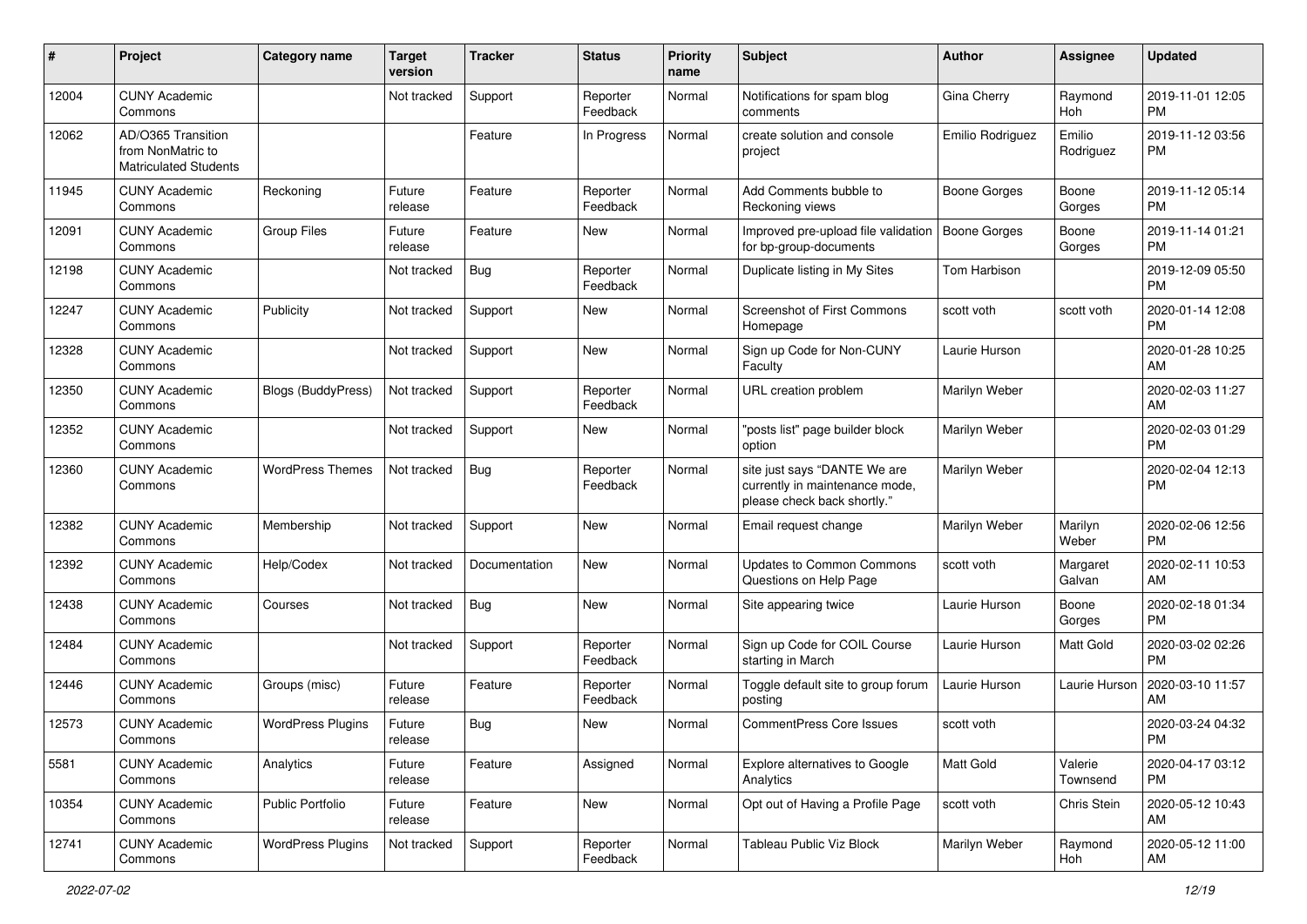| #     | Project                         | <b>Category name</b>     | <b>Target</b><br>version | <b>Tracker</b> | <b>Status</b>        | <b>Priority</b><br>name | <b>Subject</b>                                                   | <b>Author</b>       | <b>Assignee</b>   | <b>Updated</b>                |
|-------|---------------------------------|--------------------------|--------------------------|----------------|----------------------|-------------------------|------------------------------------------------------------------|---------------------|-------------------|-------------------------------|
| 12911 | <b>CUNY Academic</b><br>Commons |                          | Not tracked              | Feature        | <b>New</b>           | Normal                  | Block access to xmlrpc.php based<br>on User-Agent                | <b>Boone Gorges</b> | Boone<br>Gorges   | 2020-06-09 05:12<br><b>PM</b> |
| 13034 | <b>CUNY Academic</b><br>Commons |                          | Not tracked              | Support        | Reporter<br>Feedback | Normal                  | a site is asking people to join the<br>Commons to get a download | Marilyn Weber       |                   | 2020-07-12 07:23<br>AM        |
| 13048 | <b>CUNY Academic</b><br>Commons | Shortcodes and<br>embeds | Future<br>release        | Feature        | <b>New</b>           | Normal                  | Jupyter Notebooks support                                        | Boone Gorges        |                   | 2020-07-14 11:46<br>AM        |
| 3002  | <b>CUNY Academic</b><br>Commons | Search                   | Future<br>release        | Feature        | Assigned             | Normal                  | Overhaul CAC search by using<br>external search appliance        | Boone Gorges        | Boone<br>Gorges   | 2020-07-15 03:05<br><b>PM</b> |
| 12436 | <b>CUNY Academic</b><br>Commons |                          | Not tracked              | Bug            | Assigned             | Normal                  | Nightly system downtime                                          | Boone Gorges        |                   | 2020-08-01 09:30<br>AM        |
| 13255 | <b>CUNY Academic</b><br>Commons |                          | Not tracked              | Support        | Reporter<br>Feedback | Normal                  | Accessibility problems                                           | Marilyn Weber       |                   | 2020-09-01 05:48<br><b>PM</b> |
| 13286 | <b>CUNY Academic</b><br>Commons |                          | Not tracked              | Support        | <b>New</b>           | Normal                  | problem connecting with<br>WordPress app                         | Marilyn Weber       | Raymond<br>Hoh    | 2020-09-08 11:16<br>AM        |
| 13328 | <b>CUNY Academic</b><br>Commons | Group Forums             | Not tracked              | <b>Bug</b>     | Reporter<br>Feedback | Normal                  | cross-posting in two related<br>groups                           | Marilyn Weber       | Raymond<br>Hoh    | 2020-09-15 10:39<br><b>PM</b> |
| 13370 | <b>CUNY Academic</b><br>Commons | Group Library            | Future<br>release        | Feature        | New                  | Normal                  | Library bulk deletion and folder<br>editing                      | Colin McDonald      | Boone<br>Gorges   | 2020-10-13 10:41<br>AM        |
| 13430 | <b>CUNY Academic</b><br>Commons | Reply By Email           | Not tracked              | Bug            | <b>New</b>           | Normal                  | Delay in RBE                                                     | Luke Waltzer        | Raymond<br>Hoh    | 2020-10-13 11:16<br>AM        |
| 13466 | <b>CUNY Academic</b><br>Commons | Cavalcade                | Future<br>release        | Feature        | New                  | Normal                  | Automated cleanup for duplicate<br>Cavalcade tasks               | Boone Gorges        | Boone<br>Gorges   | 2020-10-13 05:24<br><b>PM</b> |
| 7115  | <b>CUNY Academic</b><br>Commons | Groups (misc)            | Future<br>release        | Feature        | Reporter<br>Feedback | Normal                  | make licensing info clear during<br>group creation               | <b>Matt Gold</b>    | Raymond<br>Hoh    | 2020-12-08 11:32<br>AM        |
| 13975 | <b>CUNY Academic</b><br>Commons | Social Paper             | Not tracked              | Support        | Reporter<br>Feedback | Normal                  | can't approve comments on Social<br>Paper paper                  | Marilyn Weber       |                   | 2021-02-12 09:33<br>AM        |
| 11968 | JustPublics@365<br>MediaCamp    |                          |                          | Feature        | New                  | Normal                  | Nanoscience Retractable Display<br>Unit                          | Donald Cherry       | Bonnie<br>Eissner | 2021-02-19 08:50<br>AM        |
| 14074 | <b>CUNY Academic</b><br>Commons | WordPress (misc)         | Not tracked              | Support        | Reporter<br>Feedback | Normal                  | page password protection problem                                 | Marilyn Weber       |                   | 2021-03-02 11:03<br>AM        |
| 14113 | <b>CUNY Academic</b><br>Commons | WordPress (misc)         | Future<br>release        | Bug            | Hold                 | Normal                  | Block Editor Not Working on this<br>page - Json error            | scott voth          | Boone<br>Gorges   | 2021-03-05 11:01<br>AM        |
| 14398 | <b>CUNY Academic</b><br>Commons |                          | Not tracked              | Support        | Reporter<br>Feedback | Normal                  | Events plug-in notification problem   Marilyn Weber              |                     |                   | 2021-05-11 11:21<br>AM        |
| 14483 | <b>CUNY Academic</b><br>Commons | WordPress - Media        | Not tracked              | Bug            | Reporter<br>Feedback | Normal                  | Wordpress PDF Embed Stopped<br>Working after JITP Media Clone    | Patrick DeDauw      | Boone<br>Gorges   | 2021-05-20 01:51<br><b>PM</b> |
| 14496 | <b>CUNY Academic</b><br>Commons | Domain Mapping           | Future<br>release        | Bug            | <b>New</b>           | Normal                  | Mapped domain SSO uses<br>third-party cookies                    | Raymond Hoh         | Raymond<br>Hoh    | 2021-05-24 04:03<br><b>PM</b> |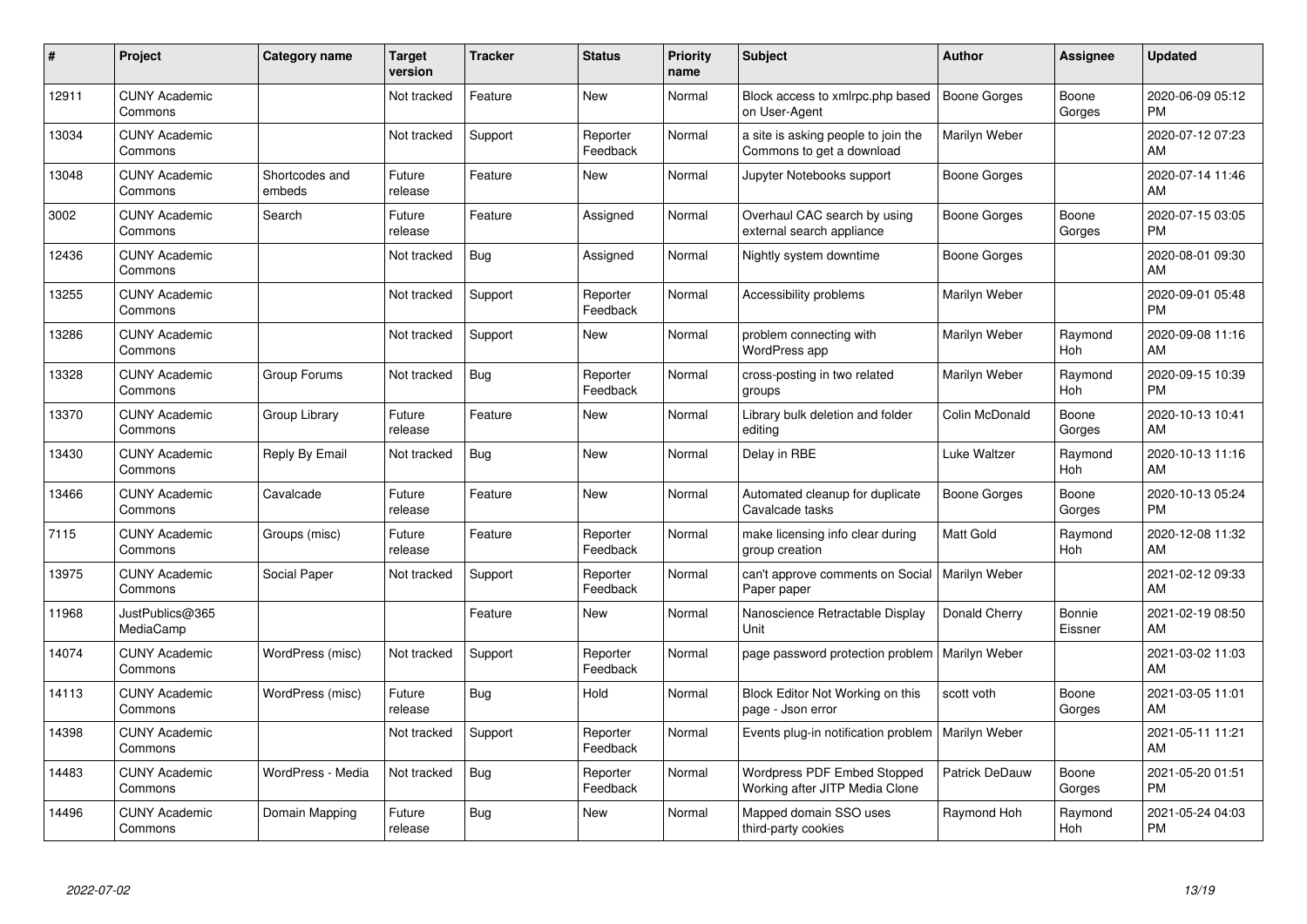| #     | Project                         | <b>Category name</b>       | <b>Target</b><br>version | <b>Tracker</b> | <b>Status</b>        | <b>Priority</b><br>name | <b>Subject</b>                                                                             | <b>Author</b>           | Assignee          | <b>Updated</b>                |
|-------|---------------------------------|----------------------------|--------------------------|----------------|----------------------|-------------------------|--------------------------------------------------------------------------------------------|-------------------------|-------------------|-------------------------------|
| 13949 | <b>CUNY Academic</b><br>Commons |                            | Not tracked              | Bug            | New                  | Normal                  | Continued debugging of runaway<br>MySQL connections                                        | <b>Matt Gold</b>        | Boone<br>Gorges   | 2021-09-14 10:42<br>AM        |
| 14394 | <b>CUNY Academic</b><br>Commons |                            | Not tracked              | Feature        | New                  | Normal                  | Commons News Site - redesign                                                               | scott voth              | scott voth        | 2021-09-14 10:46<br>AM        |
| 14475 | <b>CUNY Academic</b><br>Commons |                            | Not tracked              | Publicity      | <b>New</b>           | Normal                  | OER Showcase Page                                                                          | Laurie Hurson           | Laurie Hurson     | 2021-09-14 10:46<br>AM        |
| 14538 | <b>CUNY Academic</b><br>Commons |                            | Not tracked              | Support        | Reporter<br>Feedback | Normal                  | <b>Weebly To Commons</b>                                                                   | Laurie Hurson           |                   | 2021-09-14 10:47<br>AM        |
| 14629 | <b>CUNY Academic</b><br>Commons |                            | Not tracked              | Bug            | Reporter<br>Feedback | Normal                  | Possible Post Order Bug?                                                                   | <b>Syelle Graves</b>    |                   | 2021-09-14 10:47<br>AM        |
| 14784 | <b>CUNY Academic</b><br>Commons |                            |                          | Support        | Reporter<br>Feedback | Normal                  | User report of logo problem when<br>using Customizer theme                                 | Marilyn Weber           |                   | 2021-09-17 10:25<br>AM        |
| 14792 | <b>CUNY Academic</b><br>Commons |                            |                          | Bug            | <b>New</b>           | Normal                  | Inconsistent email notifications<br>from gravity forms                                     | Raffi<br>Khatchadourian |                   | 2021-10-04 01:50<br><b>PM</b> |
| 14842 | <b>CUNY Academic</b><br>Commons |                            | Not tracked              | Support        | Reporter<br>Feedback | Normal                  | Question about widgets and block<br>editor                                                 | Gina Cherry             |                   | 2021-10-06 03:01<br><b>PM</b> |
| 14900 | <b>CUNY Academic</b><br>Commons |                            | Not tracked              | Support        | Reporter<br>Feedback | Normal                  | previous theme?                                                                            | Marilyn Weber           |                   | 2021-10-25 10:31<br>AM        |
| 14911 | <b>CUNY Academic</b><br>Commons | <b>WordPress Themes</b>    | Not tracked              | Support        | New                  | Normal                  | Twentytwentyone theme                                                                      | Marilyn Weber           |                   | 2021-10-28 10:37<br>AM        |
| 14936 | <b>CUNY Academic</b><br>Commons |                            |                          | <b>Bug</b>     | <b>New</b>           | Normal                  | Commons websites blocked by<br>SPS campus network                                          | Laurie Hurson           |                   | 2021-11-03 03:57<br><b>PM</b> |
| 14940 | <b>CUNY Academic</b><br>Commons |                            |                          | <b>Bug</b>     | <b>New</b>           | Normal                  | Discrepancy between Commons<br>profile "sites" and actual # of sites                       | Laurie Hurson           |                   | 2021-11-08 11:09<br>AM        |
| 12042 | <b>CUNY Academic</b><br>Commons | <b>Email Notifications</b> | Future<br>release        | Feature        | <b>New</b>           | Normal                  | Improved error logging for BPGES<br>send queue                                             | Boone Gorges            | Boone<br>Gorges   | 2021-11-19 12:25<br><b>PM</b> |
| 13358 | <b>CUNY Academic</b><br>Commons | Group Forums               | Future<br>release        | Feature        | <b>New</b>           | Normal                  | Improved UI for group forum<br>threading settings                                          | Boone Gorges            | Raymond<br>Hoh    | 2021-11-19 12:27<br><b>PM</b> |
| 13199 | <b>CUNY Academic</b><br>Commons | Group Forums               | Future<br>release        | Feature        | New                  | Normal                  | <b>Favoring Groups over bbPress</b><br>plugin                                              | Colin McDonald          | Colin<br>McDonald | 2021-11-19 12:28<br><b>PM</b> |
| 14309 | <b>CUNY Academic</b><br>Commons | Group Library              | Future<br>release        | Feature        | <b>New</b>           | Normal                  | Better handling of<br>bp_group_document file download<br>attempts when file is not present | Boone Gorges            | Boone<br>Gorges   | 2021-11-19 12:28<br><b>PM</b> |
| 13650 | <b>CUNY Academic</b><br>Commons | Group Library              | Future<br>release        | Feature        | <b>New</b>           | Normal                  | Forum Attachments in Group<br>Library                                                      | Laurie Hurson           |                   | 2021-11-19 12:30<br><b>PM</b> |
| 13331 | <b>CUNY Academic</b><br>Commons | Site cloning               | Future<br>release        | Bug            | New                  | Normal                  | Combine Site Template and Clone   Boone Gorges<br>operations                               |                         | Jeremy Felt       | 2021-11-19 12:39<br><b>PM</b> |
| 13835 | <b>CUNY Academic</b><br>Commons | WordPress (misc)           | Future<br>release        | Feature        | <b>New</b>           | Normal                  | Allow OneSearch widget to have<br>'CUNY' as campus                                         | <b>Boone Gorges</b>     | Boone<br>Gorges   | 2021-11-19 12:39<br><b>PM</b> |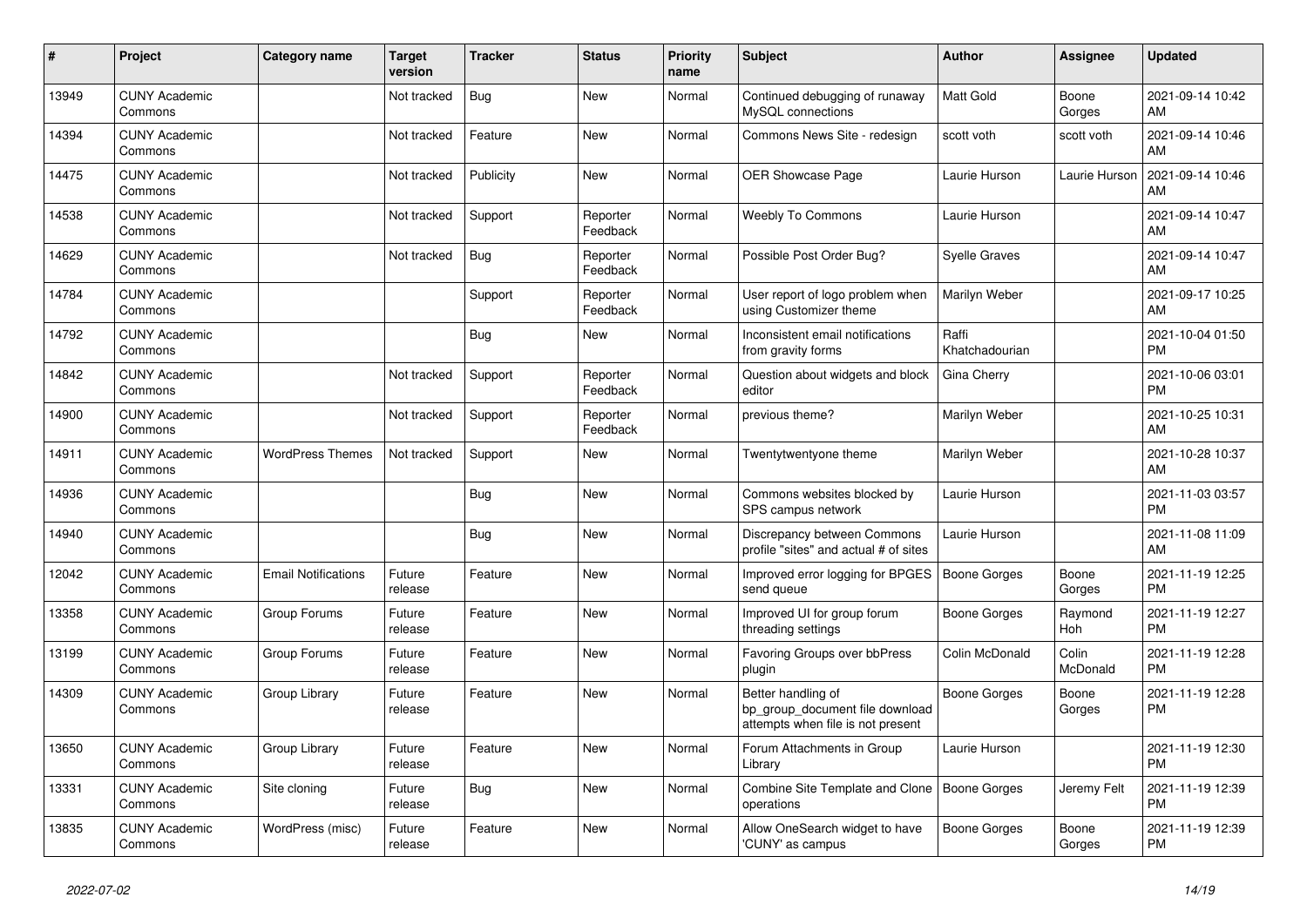| #     | Project                         | <b>Category name</b>     | <b>Target</b><br>version | <b>Tracker</b> | <b>Status</b>        | <b>Priority</b><br>name | <b>Subject</b>                                                | <b>Author</b>           | <b>Assignee</b> | <b>Updated</b>                |
|-------|---------------------------------|--------------------------|--------------------------|----------------|----------------------|-------------------------|---------------------------------------------------------------|-------------------------|-----------------|-------------------------------|
| 10226 | <b>CUNY Academic</b><br>Commons | Courses                  | Future<br>release        | Feature        | <b>New</b>           | Normal                  | Add "My Courses" to drop down<br>list                         | scott voth              | Boone<br>Gorges | 2021-11-19 12:42<br><b>PM</b> |
| 14983 | <b>CUNY Academic</b><br>Commons | WordPress (misc)         | Not tracked              | Support        | Reporter<br>Feedback | Normal                  | "Read More" tag not working                                   | Rebecca Krisel          | Raymond<br>Hoh  | 2021-11-23 01:17<br><b>PM</b> |
| 14987 | <b>CUNY Academic</b><br>Commons | <b>WordPress Plugins</b> | Future<br>release        | Bug            | <b>New</b>           | Normal                  | Elementor update causes<br>database freeze-up                 | Boone Gorges            | Boone<br>Gorges | 2021-11-29 12:02<br><b>PM</b> |
| 14908 | <b>CUNY Academic</b><br>Commons | Performance              |                          | Bug            | <b>New</b>           | Normal                  | Stale object cache on cdev                                    | Raymond Hoh             | Boone<br>Gorges | 2021-12-07 09:45<br>AM        |
| 14994 | <b>CUNY Academic</b><br>Commons | cdev.gc.cuny.edu         | Not tracked              | Support        | In Progress          | Normal                  | Clear Cache on CDEV                                           | scott voth              | Raymond<br>Hoh  | 2021-12-07 03:51<br><b>PM</b> |
| 15045 | <b>CUNY Academic</b><br>Commons |                          |                          | Support        | New                  | Normal                  | no result for KCeL in the search<br>box on the commons        | Marilyn Weber           |                 | 2021-12-10 11:29<br>AM        |
| 14184 | <b>CUNY Academic</b><br>Commons | <b>Public Portfolio</b>  | Future<br>release        | Feature        | <b>New</b>           | Normal                  | Centralized mechanism for storing<br>Campus affiliations      | <b>Boone Gorges</b>     | Boone<br>Gorges | 2022-01-04 11:35<br>AM        |
| 14504 | <b>CUNY Academic</b><br>Commons |                          | Not tracked              | Publicity      | Reporter<br>Feedback | Normal                  | Adding showcases to home page<br>menu                         | Laurie Hurson           | Boone<br>Gorges | 2022-01-19 03:26<br><b>PM</b> |
| 15260 | <b>CUNY Academic</b><br>Commons |                          |                          | Support        | Reporter<br>Feedback | Normal                  | Diacritical markings   European<br><b>Stages</b>              | Marilyn Weber           |                 | 2022-02-04 08:16<br>AM        |
| 15242 | <b>CUNY Academic</b><br>Commons | Performance              | Not tracked              | Bug            | Reporter<br>Feedback | Normal                  | Slugist site                                                  | Raffi<br>Khatchadourian | Boone<br>Gorges | 2022-02-07 11:14<br>AM        |
| 15176 | <b>CUNY Academic</b><br>Commons |                          | Not tracked              | Support        | Reporter<br>Feedback | Normal                  | Archiving Q Writing & Old<br>Wordpress Sites on the Commons   | Laurie Hurson           |                 | 2022-02-08 10:28<br>AM        |
| 15370 | <b>CUNY Academic</b><br>Commons |                          |                          | Support        | Reporter<br>Feedback | Normal                  | All-in-One Event Calendar?                                    | Marilyn Weber           |                 | 2022-02-17 11:03<br>AM        |
| 15516 | <b>CUNY Academic</b><br>Commons | <b>WordPress Plugins</b> |                          | Bug            | Reporter<br>Feedback | Normal                  | Can't publish or save draft of post<br>on wordpress.com       | Raffi<br>Khatchadourian | Raymond<br>Hoh  | 2022-03-02 05:52<br><b>PM</b> |
| 15565 | <b>CUNY Academic</b><br>Commons |                          |                          | Support        | New                  | Normal                  | Events - send updates to an email<br>listserv                 | Marilyn Weber           |                 | 2022-03-10 01:06<br><b>PM</b> |
| 15757 | <b>CUNY Academic</b><br>Commons |                          |                          | Bug            | <b>New</b>           | Normal                  | Members # do not match                                        | Laurie Hurson           |                 | 2022-03-30 04:52<br><b>PM</b> |
| 15767 | <b>CUNY Academic</b><br>Commons | WordPress (misc)         |                          | Support        | New                  | Normal                  | Site loading slowly                                           | scott voth              | Boone<br>Gorges | 2022-04-04 08:56<br><b>PM</b> |
| 15816 | <b>CUNY Academic</b><br>Commons |                          | Not tracked              | Support        | <b>New</b>           | Normal                  | slow loading at SPS                                           | Marilyn Weber           |                 | 2022-04-05 01:26<br><b>PM</b> |
| 15923 | <b>CUNY Academic</b><br>Commons |                          | Not tracked              | Feature        | Reporter<br>Feedback | Normal                  | <b>Bellows Plugin Adjustments</b>                             | Laurie Hurson           |                 | 2022-04-20 10:10<br>AM        |
| 8900  | <b>CUNY Academic</b><br>Commons | Accessibility            | Future<br>release        | Feature        | Assigned             | Normal                  | Look into tools to enforce<br>accessibility in WP environment | <b>Matt Gold</b>        | Boone<br>Gorges | 2022-04-26 11:59<br>AM        |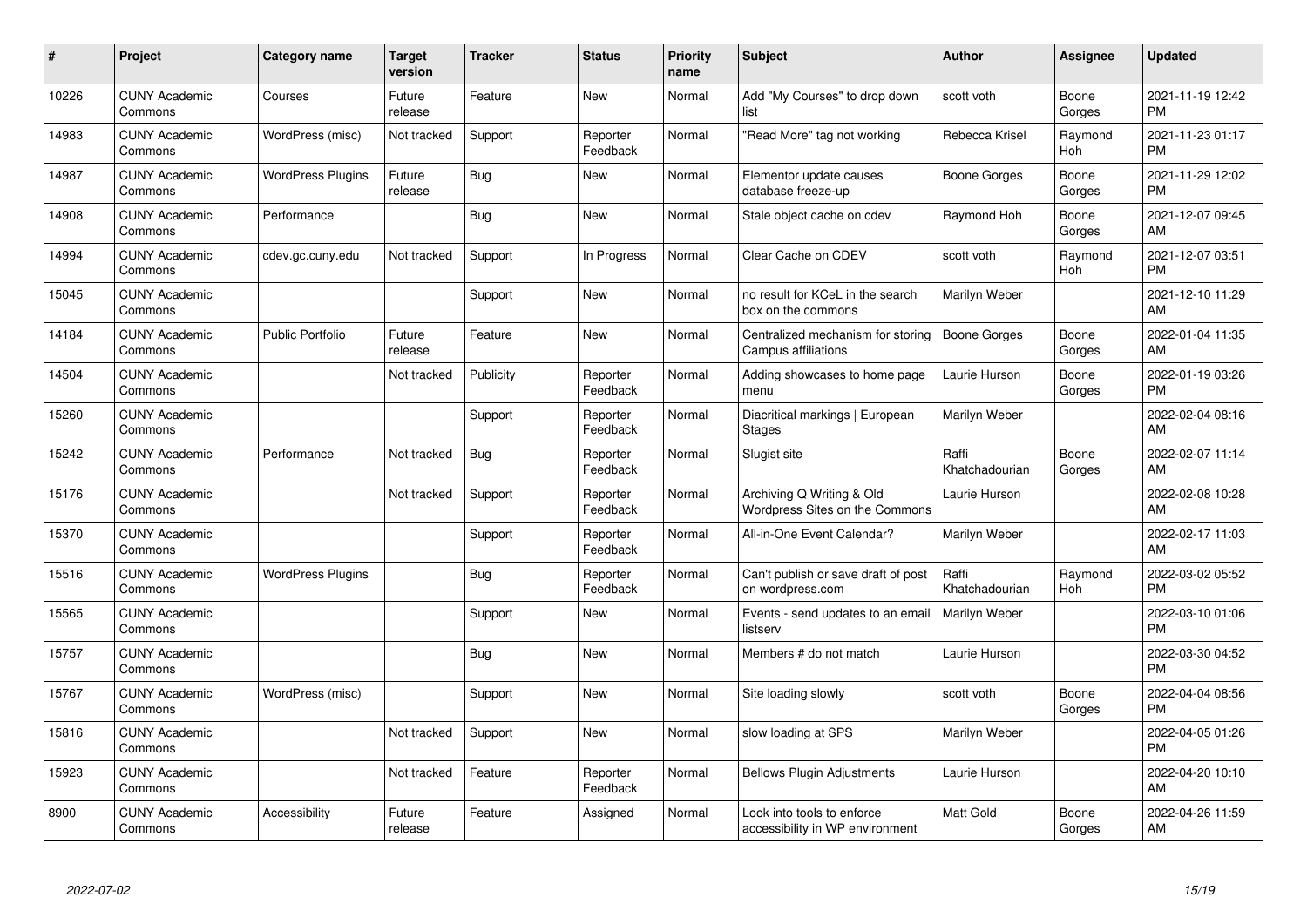| #     | Project                         | <b>Category name</b>           | <b>Target</b><br>version | <b>Tracker</b> | <b>Status</b>        | <b>Priority</b><br>name | <b>Subject</b>                                                        | <b>Author</b>           | <b>Assignee</b> | <b>Updated</b>                |
|-------|---------------------------------|--------------------------------|--------------------------|----------------|----------------------|-------------------------|-----------------------------------------------------------------------|-------------------------|-----------------|-------------------------------|
| 8901  | <b>CUNY Academic</b><br>Commons | Accessibility                  | Future<br>release        | Feature        | Assigned             | Normal                  | Theme analysis for accessibility                                      | <b>Matt Gold</b>        | Boone<br>Gorges | 2022-04-26 11:59<br>AM        |
| 8835  | <b>CUNY Academic</b><br>Commons | Blogs (BuddyPress)             | Future<br>release        | Feature        | New                  | Normal                  | Extend cuny is shortlinks to sites                                    | Luke Waltzer            | Boone<br>Gorges | 2022-04-26 11:59<br>AM        |
| 11243 | <b>CUNY Academic</b><br>Commons | BuddyPress (misc)              | Future<br>release        | Bug            | <b>New</b>           | Normal                  | Audit bp-custom.php                                                   | Raymond Hoh             | Raymond<br>Hoh  | 2022-04-26 11:59<br>AM        |
| 10380 | <b>CUNY Academic</b><br>Commons | WordPress (misc)               | Future<br>release        | Feature        | In Progress          | Normal                  | Remove blacklisted plugins                                            | Boone Gorges            |                 | 2022-04-26 12:00<br><b>PM</b> |
| 11843 | <b>CUNY Academic</b><br>Commons | WordPress (misc)               | Future<br>release        | Design/UX      | New                  | Normal                  | Tweaking the Gutenberg Editor<br>Interface                            | Laurie Hurson           |                 | 2022-04-26 12:00<br><b>PM</b> |
| 14787 | <b>CUNY Academic</b><br>Commons | Plugin Packages                | Future<br>release        | Feature        | <b>New</b>           | Normal                  | Creating a "Design" plugin<br>package                                 | Laurie Hurson           | scott voth      | 2022-04-27 04:56<br><b>PM</b> |
| 16099 | <b>CUNY Academic</b><br>Commons |                                |                          | Support        | Reporter<br>Feedback | Normal                  | request for Newsletter Glue                                           | Marilyn Weber           |                 | 2022-05-13 12:14<br><b>PM</b> |
| 16092 | <b>CUNY Academic</b><br>Commons |                                | Future<br>release        | Feature        | Hold                 | Normal                  | Don't show main site in Site<br>search results                        | Boone Gorges            | Boone<br>Gorges | 2022-05-17 03:12<br><b>PM</b> |
| 16110 | <b>CUNY Academic</b><br>Commons |                                |                          | Support        | Reporter<br>Feedback | Normal                  | remove Creative Commons<br>license from pages?                        | Marilyn Weber           | Raymond<br>Hoh  | 2022-05-17 06:11<br><b>PM</b> |
| 15210 | <b>CUNY Academic</b><br>Commons | Analytics                      | Not tracked              | Design/UX      | <b>New</b>           | Normal                  | Google Analytics improvements                                         | Colin McDonald          | Boone<br>Gorges | 2022-05-24 10:47<br>AM        |
| 15883 | <b>CUNY Academic</b><br>Commons |                                | 2.1.0                    | Feature        | New                  | Normal                  | Release BPGES update                                                  | Boone Gorges            | Boone<br>Gorges | 2022-05-26 10:39<br>AM        |
| 15194 | <b>CUNY Academic</b><br>Commons | Internal Tools and<br>Workflow | 2.1.0                    | Feature        | New                  | Normal                  | PHPCS sniff for un-restored<br>switch to blog() calls                 | Boone Gorges            | Jeremy Felt     | 2022-05-26 10:45<br>AM        |
| 15604 | <b>CUNY Academic</b><br>Commons | <b>Email Notifications</b>     | Future<br>release        | Feature        | Assigned             | Normal                  | Restructure Commons Group<br>Digest Email Messages                    | <b>Matt Gold</b>        | Boone<br>Gorges | 2022-05-26 10:45<br>AM        |
| 13946 | <b>CUNY Academic</b><br>Commons | <b>WordPress Plugins</b>       | 2.1.0                    | Support        | Assigned             | Normal                  | Custom Embed handler For<br>OneDrive files                            | scott voth              | Raymond<br>Hoh  | 2022-05-26 10:46<br>AM        |
| 16177 | <b>CUNY Academic</b><br>Commons | Reply By Email                 |                          | <b>Bug</b>     | New                  | Normal                  | Switch to Inbound mode for RBE                                        | Raymond Hoh             | Raymond<br>Hoh  | 2022-05-30 04:32<br><b>PM</b> |
| 16245 | <b>CUNY Academic</b><br>Commons | WordPress (misc)               |                          | Bug            | Reporter<br>Feedback | Normal                  | Save Button missing on<br>WordPress Profile page                      | scott voth              | Raymond<br>Hoh  | 2022-06-16 03:09<br><b>PM</b> |
| 16255 | <b>CUNY Academic</b><br>Commons | WordPress (misc)               |                          | Bug            | <b>New</b>           | Normal                  | Need to define 'MULTISITE'<br>constant in wp-config.php               | Raymond Hoh             |                 | 2022-06-19 09:31<br>AM        |
| 16290 | <b>CUNY Academic</b><br>Commons |                                |                          | Feature        | Reporter<br>Feedback | Normal                  | Add Table Of Contents Block<br>plug-in                                | Raffi<br>Khatchadourian |                 | 2022-06-24 10:26<br>AM        |
| 16307 | <b>CUNY Academic</b><br>Commons |                                |                          | Bug            | New                  | Normal                  | Add brief messaging to<br>accept/decline group membership<br>requests | <b>Matt Gold</b>        | Boone<br>Gorges | 2022-06-27 06:13<br><b>PM</b> |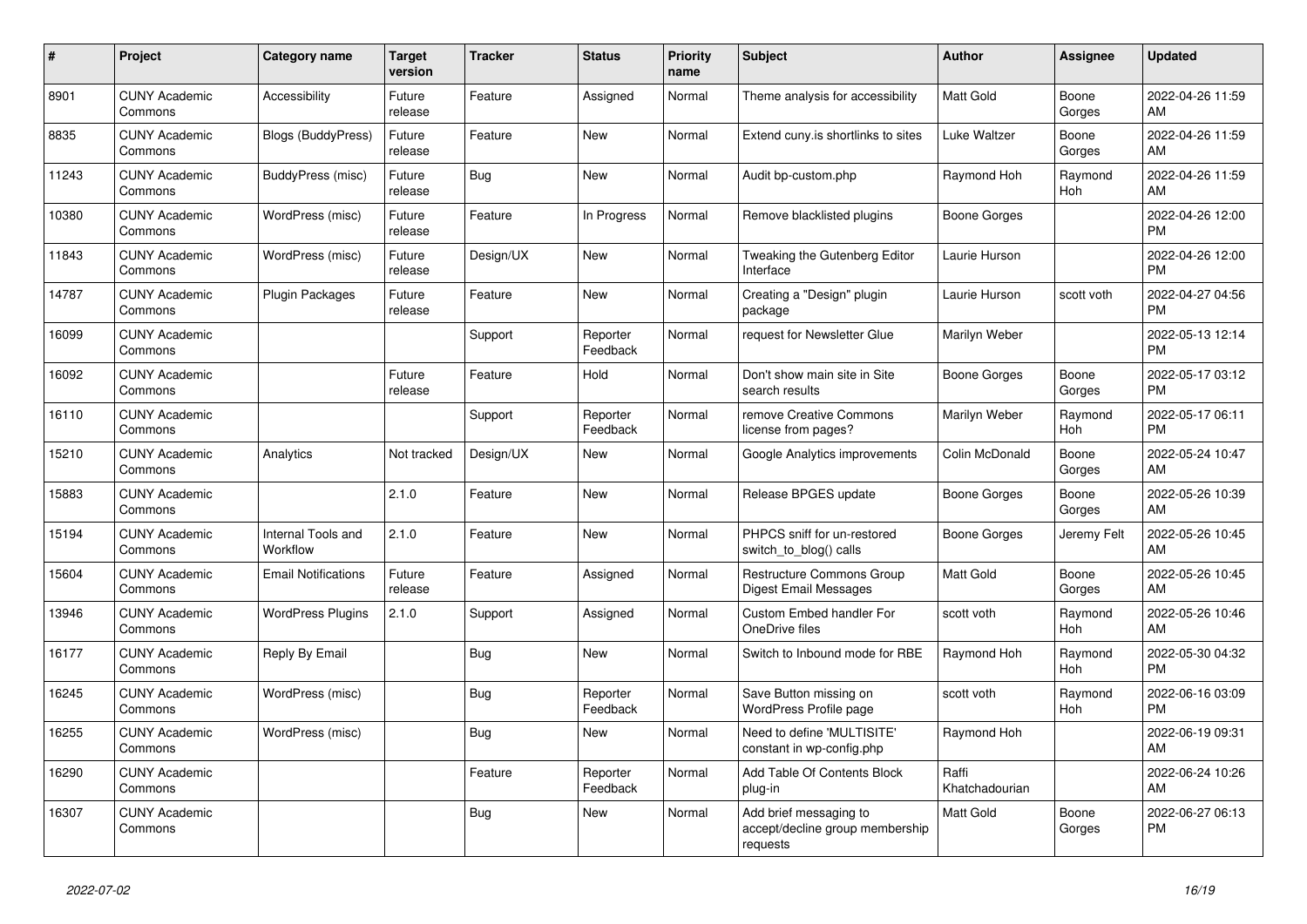| #     | Project                         | <b>Category name</b>           | <b>Target</b><br>version | <b>Tracker</b> | <b>Status</b>        | <b>Priority</b><br>name | <b>Subject</b>                                                                             | <b>Author</b>           | <b>Assignee</b>   | <b>Updated</b>                |
|-------|---------------------------------|--------------------------------|--------------------------|----------------|----------------------|-------------------------|--------------------------------------------------------------------------------------------|-------------------------|-------------------|-------------------------------|
| 10580 | <b>CUNY Academic</b><br>Commons | Information<br>Architecture    | Future<br>release        | Design/UX      | New                  | Normal                  | Primary nav item review                                                                    | Boone Gorges            | Sara Cannon       | 2022-06-28 01:29<br><b>PM</b> |
| 10439 | <b>CUNY Academic</b><br>Commons | Design                         | 2.1.0                    | Design/UX      | <b>New</b>           | Normal                  | Create Style Guide for Commons                                                             | Sonja Leix              | Sara Cannon       | 2022-06-28 01:43<br><b>PM</b> |
| 13891 | <b>CUNY Academic</b><br>Commons | Internal Tools and<br>Workflow | 2.1.0                    | Feature        | <b>New</b>           | Normal                  | Migrate automated linting to<br>GitHub Actions                                             | Boone Gorges            | Jeremy Felt       | 2022-06-29 11:13<br>AM        |
| 11649 | <b>CUNY Academic</b><br>Commons | <b>WordPress Plugins</b>       | 2.0.3                    | Bug            | In Progress          | Normal                  | CC license displayed on every<br>page                                                      | <b>Gina Cherry</b>      | Raymond<br>Hoh    | 2022-06-29 11:32<br>AM        |
| 12121 | <b>CUNY Academic</b><br>Commons | <b>WordPress Plugins</b>       | 2.0.3                    | Feature        | Reporter<br>Feedback | Normal                  | Embedding H5P Iframes on<br><b>Commons Site</b>                                            | Laurie Hurson           | Boone<br>Gorges   | 2022-06-29 11:32<br>AM        |
| 15169 | <b>CUNY Academic</b><br>Commons |                                | 2.0.3                    | Support        | Reporter<br>Feedback | Normal                  | new Prelude website zipfiles for<br>custom theme and other files.                          | Marilyn Weber           |                   | 2022-06-29 11:32<br><b>AM</b> |
| 15613 | <b>CUNY Academic</b><br>Commons |                                | 2.0.3                    | Feature        | Reporter<br>Feedback | Normal                  | Adding "Passster" plugin                                                                   | Laurie Hurson           |                   | 2022-06-29 11:32<br>AM        |
| 15655 | <b>CUNY Academic</b><br>Commons |                                | 2.0.3                    | Support        | Reporter<br>Feedback | Normal                  | Event Aggregator plugin?                                                                   | Marilyn Weber           |                   | 2022-06-29 11:32<br>AM        |
| 16199 | <b>CUNY Academic</b><br>Commons | <b>Directories</b>             | 2.0.3                    | Bug            | New                  | Normal                  | Removed "Semester" Filter from<br><b>Courses Directory</b>                                 | Laurie Hurson           | Boone<br>Gorges   | 2022-06-29 11:32<br>AM        |
| 16314 | <b>CUNY Academic</b><br>Commons | <b>WordPress Plugins</b>       |                          | Feature        | <b>New</b>           | Normal                  | Install Multicollab plug-in?                                                               | Raffi<br>Khatchadourian |                   | 2022-06-29 03:44<br><b>PM</b> |
| 16319 | <b>CUNY Academic</b><br>Commons | <b>WordPress Plugins</b>       | 2.0.3                    | Bug            | New                  | Normal                  | Request for Events Calendar Pro<br>5.14.2 update                                           | Raymond Hoh             | Raymond<br>Hoh    | 2022-07-01 04:16<br><b>PM</b> |
| 16318 | <b>CUNY Academic</b><br>Commons |                                |                          | Bug            | New                  | Normal                  | Unable to Access block editor or<br>embed YouTube videos in new<br>pages, in one site only | <b>Syelle Graves</b>    |                   | 2022-07-01 06:53<br>PM.       |
| 58    | <b>CUNY Academic</b><br>Commons | BuddyPress (misc)              | Future<br>release        | Feature        | Assigned             | Low                     | Make member search sortable by<br>last name                                                | Roberta Brody           | Boone<br>Gorges   | 2010-08-26 02:38<br><b>PM</b> |
| 940   | <b>CUNY Academic</b><br>Commons | Redmine                        | Future<br>release        | Feature        | Assigned             | Low                     | Communication with users after<br>releases                                                 | Matt Gold               | Dominic<br>Giglio | 2012-09-09 04:36<br><b>PM</b> |
| 2577  | <b>NYCDH Community</b><br>Site  |                                |                          | Feature        | Assigned             | Low                     | Investigate Potential to Add Links<br>to the Forum                                         | Mark Newton             | Alex Gil          | 2013-05-16 09:40<br><b>PM</b> |
| 2576  | <b>NYCDH Community</b><br>Site  |                                |                          | <b>Bug</b>     | Hold                 | Low                     | Test Next Button in Javascript<br><b>Tutorial Under Activities</b>                         | <b>Mark Newton</b>      | Alex Gil          | 2013-05-18 02:55<br><b>PM</b> |
| 2618  | <b>NYCDH Community</b><br>Site  |                                |                          | Bug            | Assigned             | Low                     | Mark blogs as spam when created<br>by users marked as spam                                 | <b>Matt Gold</b>        | Boone<br>Gorges   | 2013-06-09 11:38<br><b>PM</b> |
| 3048  | <b>CUNY Academic</b><br>Commons | <b>Public Portfolio</b>        | Future<br>release        | Feature        | New                  | Low                     | Images for rich text profile fields                                                        | Boone Gorges            | Boone<br>Gorges   | 2014-02-19 12:56<br><b>PM</b> |
| 3080  | <b>CUNY Academic</b><br>Commons | <b>Group Files</b>             | Future<br>release        | Feature        | Assigned             | Low                     | Create a system to keep track of<br>file changes                                           | Matt Gold               | Boone<br>Gorges   | 2014-02-26 10:04<br><b>PM</b> |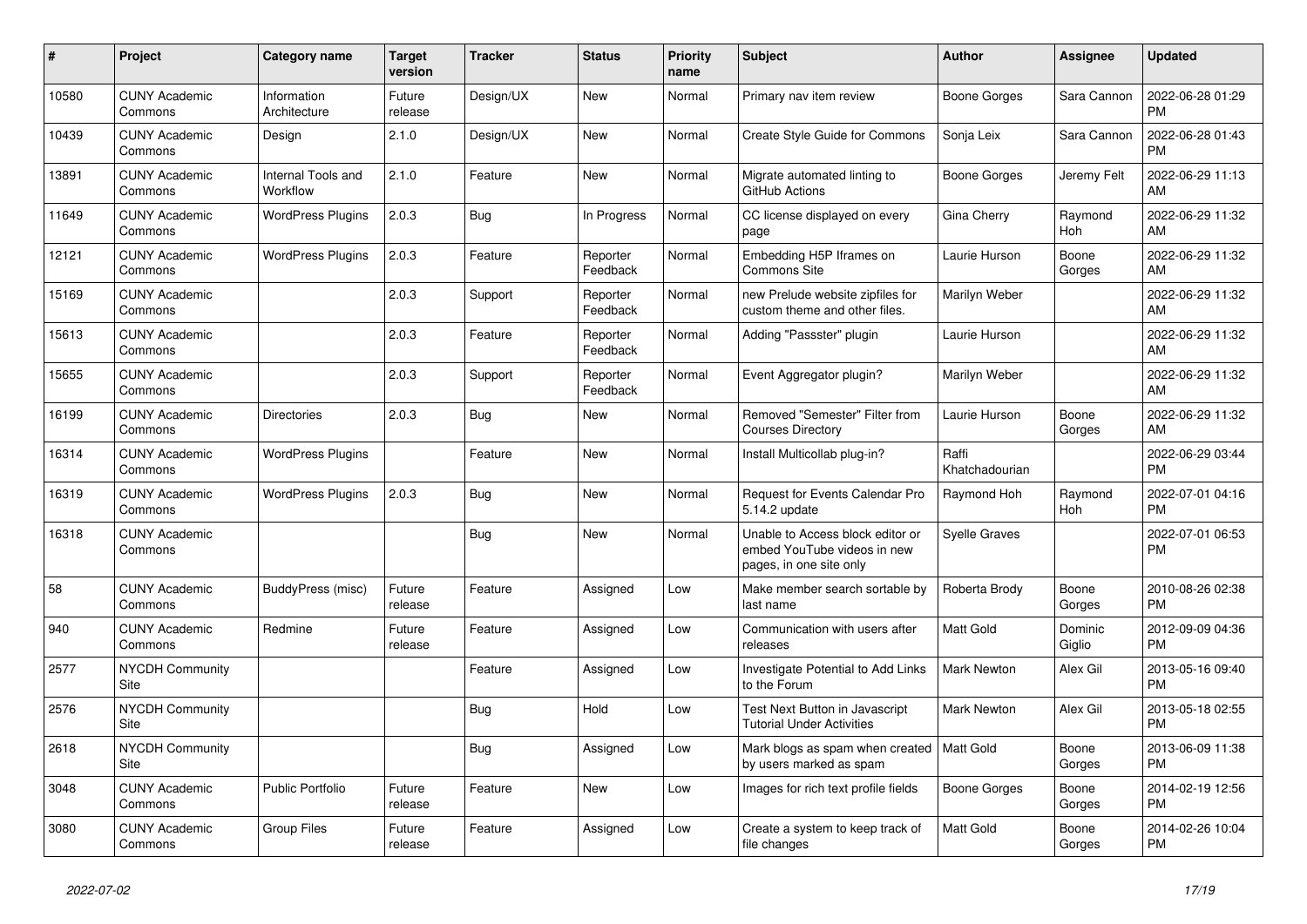| #    | Project                         | <b>Category name</b>       | <b>Target</b><br>version | <b>Tracker</b> | <b>Status</b>        | Priority<br>name | <b>Subject</b>                                                                                                                                        | <b>Author</b>       | <b>Assignee</b>     | <b>Updated</b>                |
|------|---------------------------------|----------------------------|--------------------------|----------------|----------------------|------------------|-------------------------------------------------------------------------------------------------------------------------------------------------------|---------------------|---------------------|-------------------------------|
| 1983 | <b>CUNY Academic</b><br>Commons | Home Page                  | Future<br>release        | Feature        | Assigned             | Low              | Media Library integration with<br><b>Featured Content plugin</b>                                                                                      | <b>Boone Gorges</b> | Dominic<br>Giglio   | 2014-03-17 10:34<br>AM.       |
| 3354 | <b>CUNY Academic</b><br>Commons | <b>Group Files</b>         | Future<br>release        | Feature        | Assigned             | Low              | Allow Group Download of Multiple<br><b>Selected Files</b>                                                                                             | <b>Matt Gold</b>    | Chris Stein         | 2014-08-01 08:50<br>AM        |
| 2223 | <b>CUNY Academic</b><br>Commons | <b>WordPress Plugins</b>   | Future<br>release        | Feature        | Assigned             | Low              | Add Participad to the CUNY<br><b>Academic Commons</b>                                                                                                 | Matt Gold           | Boone<br>Gorges     | 2014-09-17 10:03<br><b>PM</b> |
| 1562 | <b>CUNY Academic</b><br>Commons | <b>WordPress Plugins</b>   | Future<br>release        | Feature        | Assigned             | Low              | Play with NYT Collaborative<br><b>Authoring Tool</b>                                                                                                  | <b>Matt Gold</b>    | Boone<br>Gorges     | 2015-01-05 08:47<br><b>PM</b> |
| 4535 | <b>CUNY Academic</b><br>Commons | My Commons                 | Future<br>release        | Bug            | New                  | Low              | My Commons filter issue                                                                                                                               | scott voth          | Raymond<br>Hoh      | 2015-09-01 11:17<br>AM        |
| 310  | <b>CUNY Academic</b><br>Commons | BuddyPress (misc)          | Future<br>release        | Feature        | Assigned             | Low              | <b>Friend Request Email</b>                                                                                                                           | <b>Matt Gold</b>    | Samantha<br>Raddatz | 2015-11-09 05:08<br><b>PM</b> |
| 1192 | <b>CUNY Academic</b><br>Commons | <b>Group Files</b>         | Future<br>release        | Feature        | Assigned             | Low              | When posting group files, allow<br>users to add a category without<br>saving                                                                          | <b>Matt Gold</b>    | Raymond<br>Hoh      | 2015-11-09 05:53<br><b>PM</b> |
| 519  | <b>CUNY Academic</b><br>Commons | <b>BuddyPress Docs</b>     | Future<br>release        | Feature        | Assigned             | Low              | TOC for individual docs - for new<br>BP "wiki-like" plugin                                                                                            | scott voth          | Boone<br>Gorges     | 2015-11-09 05:54<br><b>PM</b> |
| 1456 | <b>CUNY Academic</b><br>Commons | Group Invitations          | Future<br>release        | Feature        | Reporter<br>Feedback | Low              | Invite to Group Button from Profile<br>Field                                                                                                          | <b>Matt Gold</b>    | Samantha<br>Raddatz | 2015-11-09 05:59<br><b>PM</b> |
| 333  | <b>CUNY Academic</b><br>Commons | <b>Email Notifications</b> | Future<br>release        | Feature        | Assigned             | Low              | Delay Forum Notification Email<br>Delivery Until After Editing Period<br>Ends                                                                         | <b>Matt Gold</b>    | Raymond<br>Hoh      | 2015-11-09 06:01<br><b>PM</b> |
| 1166 | <b>CUNY Academic</b><br>Commons | <b>Email Invitations</b>   | Future<br>release        | Feature        | New                  | Low              | Better organizational tools for Sent<br><b>Invites</b>                                                                                                | Boone Gorges        | Boone<br>Gorges     | 2015-11-09 06:02<br><b>PM</b> |
| 1165 | <b>CUNY Academic</b><br>Commons | <b>Email Invitations</b>   | Future<br>release        | Feature        | Assigned             | Low              | Allow saved lists of invitees under<br>Send Invites                                                                                                   | <b>Boone Gorges</b> | Boone<br>Gorges     | 2015-11-09 06:03<br><b>PM</b> |
| 2013 | <b>CUNY Academic</b><br>Commons | Public Portfolio           | Future<br>release        | Feature        | Assigned             | Low              | Have Profile Privacy Options show<br>up only for filled-in fields                                                                                     | <b>Matt Gold</b>    | Boone<br>Gorges     | 2015-11-09 06:09<br>PM        |
| 2325 | <b>CUNY Academic</b><br>Commons | BuddyPress (misc)          | Future<br>release        | Feature        | Assigned             | Low              | Profile should have separate fields<br>for first/last names                                                                                           | local admin         | Boone<br>Gorges     | 2015-11-09 06:09<br>PM.       |
| 2610 | <b>CUNY Academic</b><br>Commons | Group Invitations          | Future<br>release        | Feature        | Assigned             | Low              | Request: Custom invitation<br>message to group invites                                                                                                | local admin         | Boone<br>Gorges     | 2015-11-09 06:13<br>PM.       |
| 1167 | <b>CUNY Academic</b><br>Commons | <b>Email Invitations</b>   | Future<br>release        | Feature        | New                  | Low              | Allow email invitations to be resent   Boone Gorges                                                                                                   |                     | Boone<br>Gorges     | 2015-11-12 12:53<br>AM        |
| 5052 | <b>CUNY Academic</b><br>Commons | Social Paper               | Future<br>release        | Feature        | New                  | Low              | Sentence by sentence or line by<br>line comments (SP suggestion #3)                                                                                   | Marilyn Weber       | Boone<br>Gorges     | 2016-02-11 10:24<br><b>PM</b> |
| 5058 | <b>CUNY Academic</b><br>Commons | Social Paper               | Future<br>release        | Feature        | New                  | Low              | Can there be a clearer signal that<br>even when comments have<br>already been made you add<br>comments by clicking on the side?<br>(SP suggestion #5) | Marilyn Weber       | Samantha<br>Raddatz | 2016-02-11 10:24<br><b>PM</b> |